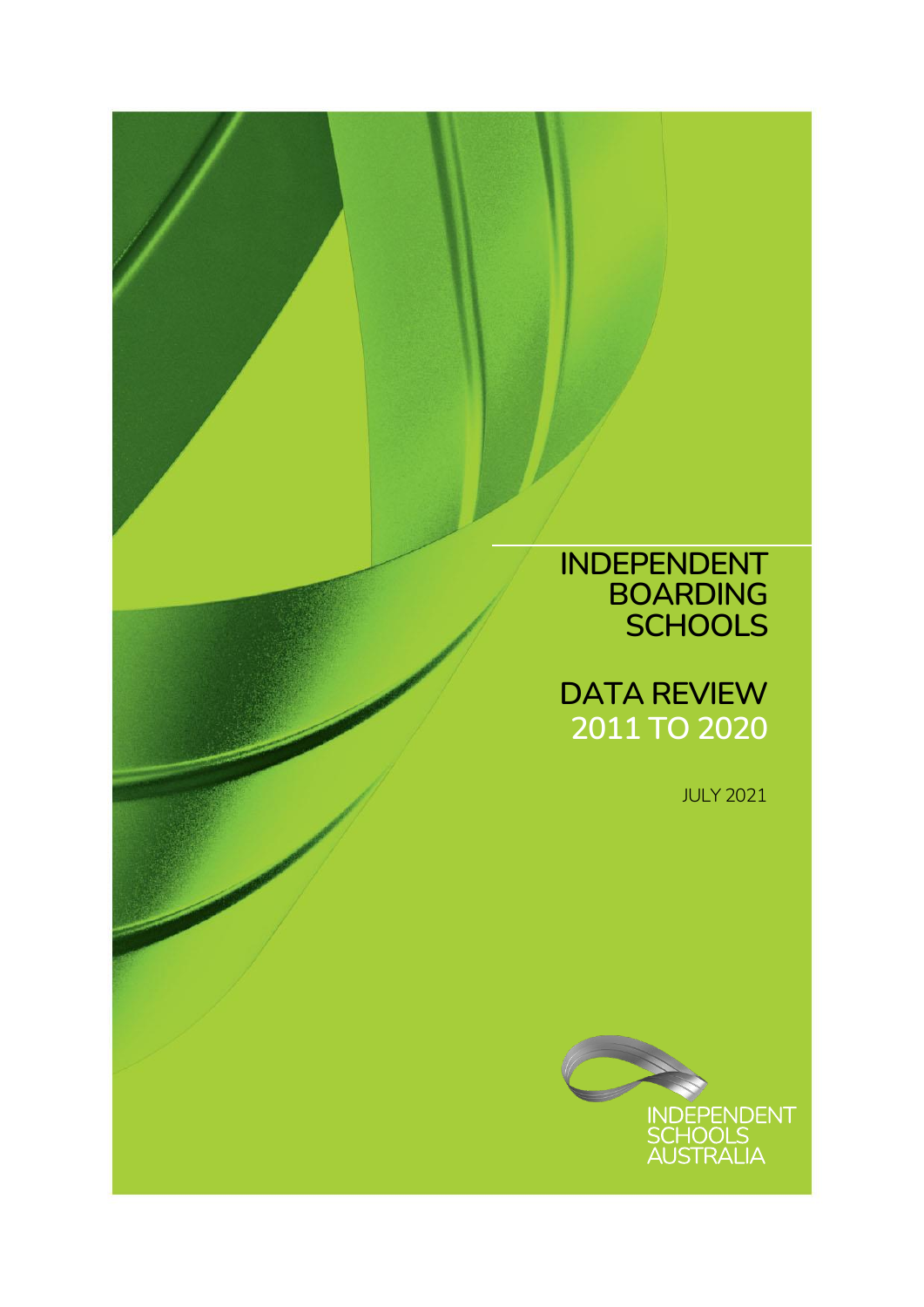| 1. |      | REVIEW PURPOSE                                                             | 3  |
|----|------|----------------------------------------------------------------------------|----|
| 2. |      | <b>ANALYSIS NOTES</b>                                                      | 3  |
|    | 2.1  |                                                                            |    |
|    | 2.2  |                                                                            |    |
|    | 2.3  |                                                                            |    |
|    | 2.4  |                                                                            |    |
|    | 2.5  |                                                                            |    |
|    | 2.6  |                                                                            |    |
| 3. |      | <b>FINDINGS</b>                                                            | 5  |
|    | 3.1  |                                                                            |    |
|    | 3.2  |                                                                            |    |
|    | 3.3  |                                                                            |    |
|    | 3.4  |                                                                            |    |
|    | 3.5  |                                                                            |    |
|    | 3.6  |                                                                            |    |
|    | 3.7  |                                                                            |    |
|    | 3.8  |                                                                            |    |
|    | 3.9  | Boarding School growth - Top and Bottom 10 Independent Boarding Schools 15 |    |
|    | 3.10 | Independent Boarding School growth by Indigenous students and boarders 17  |    |
|    | 3.11 | Impact on Independent Boarding School growth by Full Fee Paying Overseas   |    |
|    |      |                                                                            |    |
|    |      |                                                                            |    |
|    |      | <b>SUMMARY</b>                                                             | 23 |
|    |      |                                                                            |    |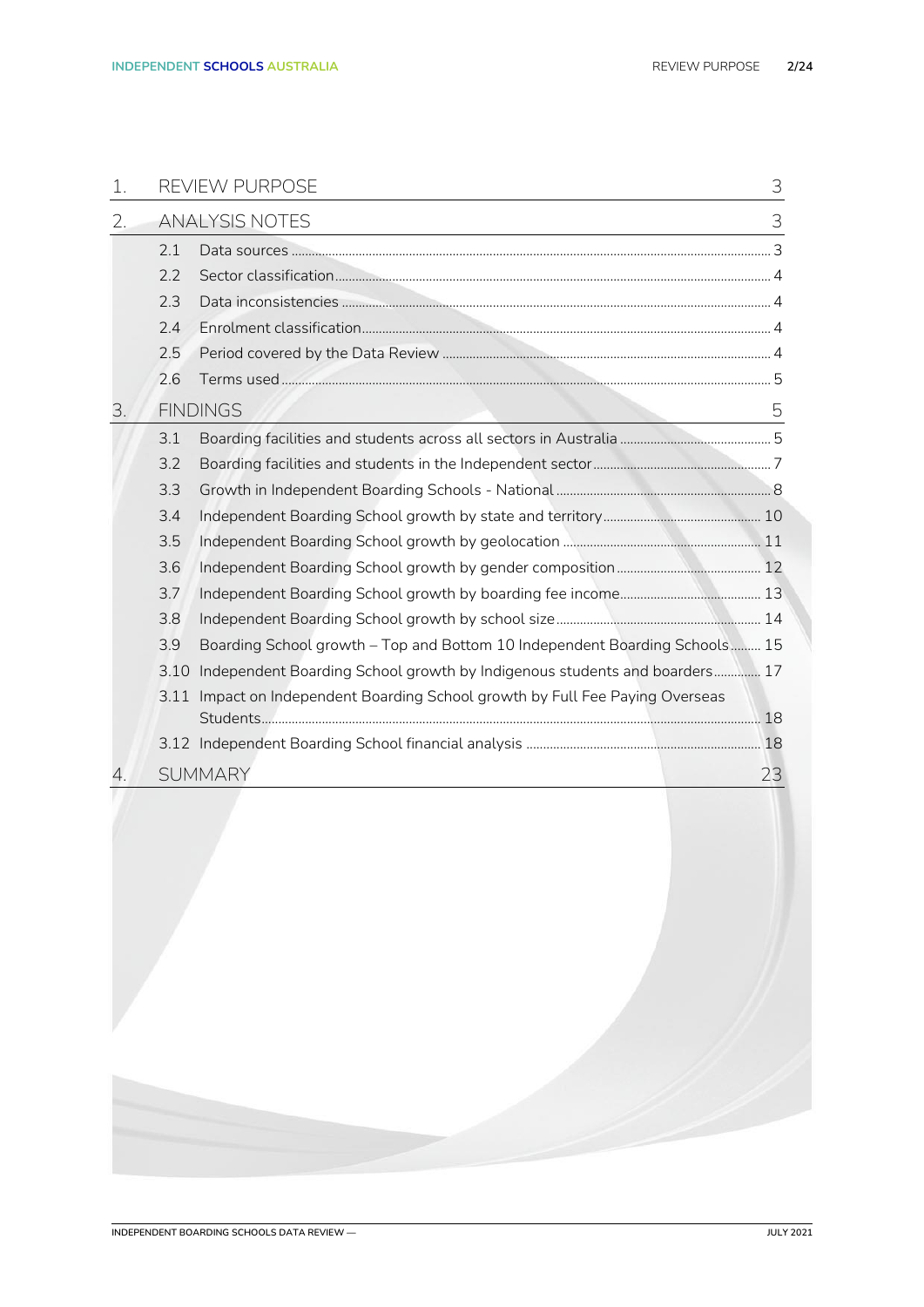## <span id="page-2-0"></span>REVIEW PURPOSE

**The purpose of this data review is to examine the data available to Independent Schools Australia (ISA) for students who board at school and the boarding facilities provided by those schools.**

**The data review examined:**

- **data across all sectors and state and territories in Australia to see how students who board and boarding facilities within the Independent sector, compare to the government and Catholic sectors; and**
- **Independent sector specific data over the period 2011 to 2020 to evaluate any trends in student enrolments, and boarder numbers attending Independent boarding schools.**

**The data review also examined data on indigenous boarders and full fee-paying overseas students (FFPOS) to assess any impact that these subsets of boarders have on students staying at Independent boarding schools.**

## <span id="page-2-1"></span>**ANALYSIS NOTES**

#### <span id="page-2-2"></span>**2.1 DATA SOURCES**

#### **2.1.1 BOARDING SCHOOLS – AUSTRALIAN WIDE DATA**

There is no single source of data on the number of boarding facilities and boarding places by education sector and state/territories. The Australian Boarding Schools Association (ABSA) has membership from all sectors of schooling. Using the data on boarding facilities found on the ABSA 'find a school' list and matching it to a list of schools from Australian Curriculum, Assessment and Reporting Authority (ACARA) MySchool dataset, an analysis can be made of the number of boarding facilities and indicative boarding places available across sectors and states/territories.

The number of non-government boarding facilities in the ABSA list (176) is comparable with the number of boarding schools in:

- the Independent sector as listed on the Department of Education, Skills and Employment (DESE) Non-Government School Census (155); and
- the Catholic sector contained in the National Catholic Education Commission (NCEC) report on Australian Catholic Schools 2019 (38).

Similarly, the indicative number of non-government boarding places available on the ABSA list (20,316) is also comparable with the actual 2018 boarding student numbers (19,181) found in NCEC and Independent sector data.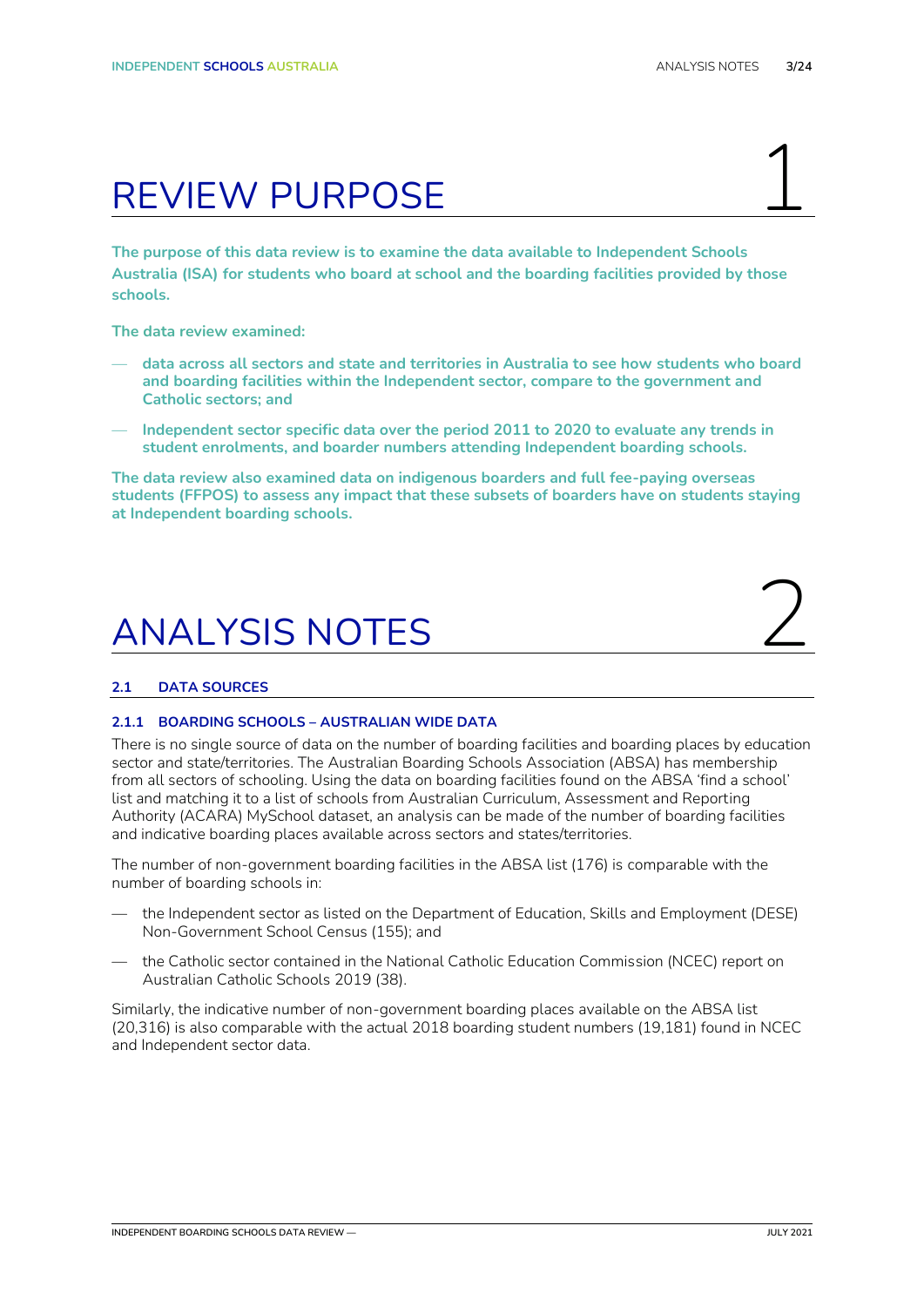#### **2.1.2 BOARDING SCHOOLS – INDEPENDENT SECTOR SPECIFIC DATA**

The Independent sector specific data that was reviewed was drawn from:

- DESE Non-Government School Census for school details, the numbers of student enrolments and boarders over the period 2011 to 2020. The DESE Non-Government School Census was also used for data on Indigenous boarders but this data is only for the period 2014 to 2020;
- DESE Financial Questionnaire for the income and expenses reported by each boarding school in 2019; and
- ACARA MySchool data for boarding school geolocations.

#### <span id="page-3-0"></span>**2.2 SECTOR CLASSIFICATION**

The data review includes independent Catholic schools as part of the Independent sector.

#### <span id="page-3-1"></span>**2.3 DATA INCONSISTENCIES**

The DESE Non-Government School Census data of 2020 classifies eight schools as being nonboarding schools even though:

- the schools report having boarding students in the Non-Government School Census;
- the website of each school state that boarding facilities are available at the school; and
- the ABSA lists the schools as boarding schools.

For these reasons, these eight schools have been counted in this review as schools with boarding facilities.

Similarly, the DESE Non-Government School Census data categorises nine schools as boarding schools even though the schools have not reported any boarding students between 2011 and 2020. These schools have been included as the boarding students at these schools may be using residential boarding facilities or sharing boarding facilities located at other schools.

#### <span id="page-3-2"></span>**2.4 ENROLMENT CLASSIFICATION**

All Independent sector enrolment figures used in this report refer to Full Time Equivalent (FTE) enrolments and include full fee-paying overseas students.

#### <span id="page-3-3"></span>**2.5 PERIOD COVERED BY THE DATA REVIEW**

This data review has used the Independent sector school and enrolment statistics for the period 2011 to 2020. Prior to 2011 the DESE Non-Government School Census data did not include data on the number of boarders at Independent schools.

All the statistics are based on historical data for the boarding schools that are included in DESE's Non-Government School Census of 2020. This means that any school that closed before 2020 is not included.

This data review uses the latest available financial information (2019).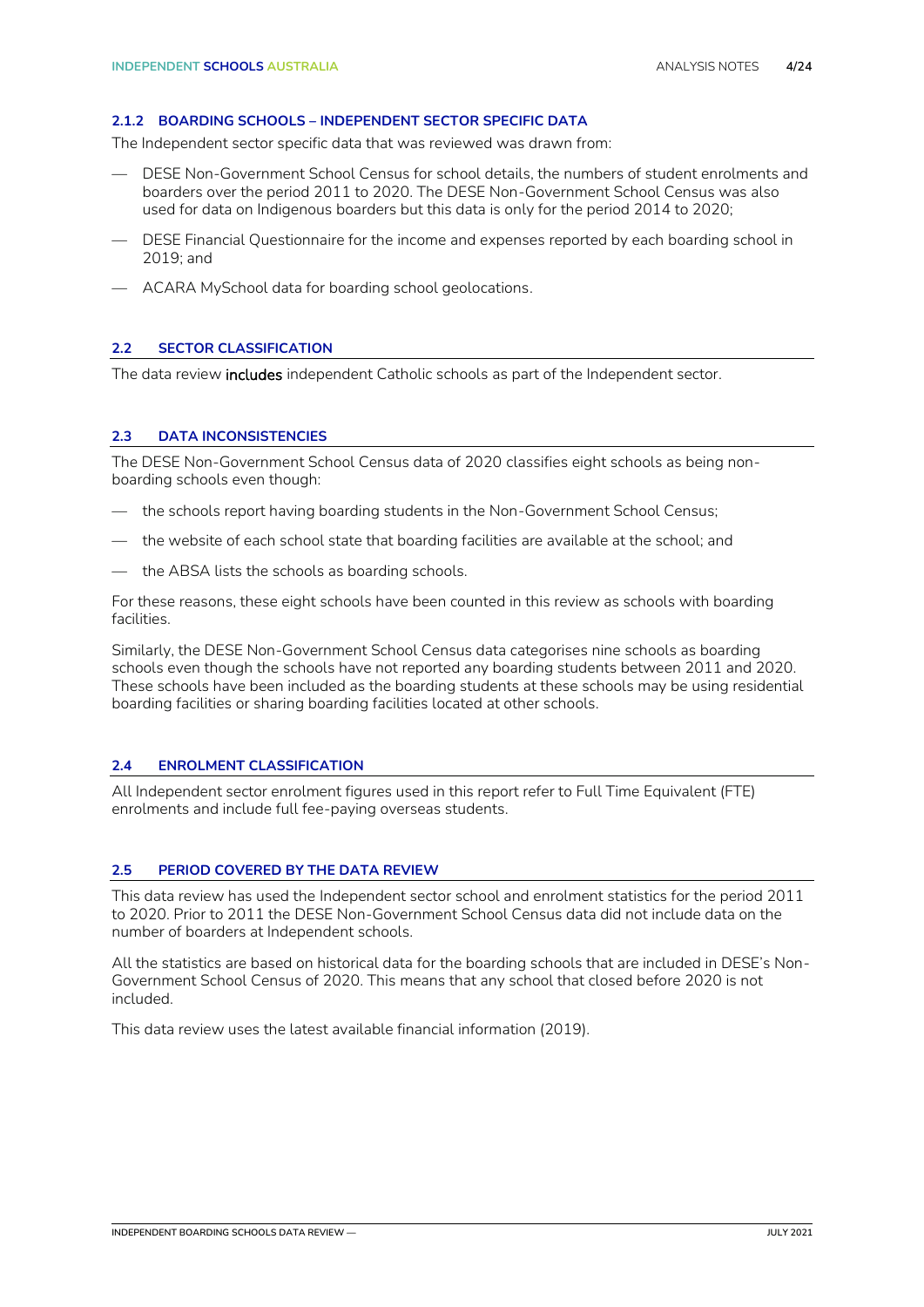#### <span id="page-4-0"></span>**2.6 TERMS USED**

The term 'boarding facility' is used throughout this report as:

- there are some boarding facilities that are not associated with an individual school but provide boarding facilities for students who attend any one of several schools in an area. An example of these shared boarding facilities are the government residential colleges in Western Australia who provide boarding facilities for students from several schools and sectors;
- existing schools may open and close their boarding facilities without it impacting on the school's status as an ongoing school.

Shared boarding facilities are mostly confined to the government and Catholic sectors in Queensland and Western Australia. In the Independent sector, boarding facilities are mostly co-located at and associated with an individual school.

# <span id="page-4-1"></span>FINDINGS 3

#### <span id="page-4-2"></span>**3.1 BOARDING FACILITIES AND STUDENTS ACROSS ALL SECTORS IN AUSTRALIA**

As there is no single source of authenticated data on the number of boarding facilities covering all education sectors, the ABSA 'find a school' list has been used to show a comparative number of boarding facilities and indicative boarding places across sectors and the states.

Analysis of the ABSA list shows there are almost 210 schools (2.2 per cent of all Australian schools) using boarding facilities in Australia and those boarding facilities provide accommodation for over 23,000 boarders (0.6 per cent of all students attending Australian schools). Most of the boarding facilities are co-located and associated with a single school but there are examples of facilities providing accommodation for boarding students who may attend one of several schools within an area. These shared boarding facilities are mostly in the government sector in Queensland and Western Australia.

|              | <b>INDEPENDENT</b> |      |             | <b>CATHOLIC</b> |          | <b>GOVERNMENT</b> | <b>AUSTRALIA</b> |
|--------------|--------------------|------|-------------|-----------------|----------|-------------------|------------------|
|              | NO.                | %    | NO.         | %               | NO.      | %                 | NO.              |
| <b>NSW</b>   | 40                 | 87%  | 3           | 7%              | 3        | 7%                | 46               |
| <b>VIC</b>   | 24                 | 83%  | 5           | 17%             | $\circ$  | 0%                | 29               |
| QLD          | 34                 | 61%  | 16          | 29%             | 6        | 11%               | 56               |
| <b>SA</b>    | 9                  | 56%  | 5           | 31%             | 2        | 13%               | 16               |
| <b>WA</b>    | 17                 | 37%  | 11          | 24%             | 18       | 39%               | 46               |
| <b>TAS</b>   | 6                  | 100% | 0           | 0%              | $\Omega$ | 0%                | 6                |
| <b>NT</b>    | 3                  | 43%  | 1           | 14%             | 3        | 43%               | 7                |
| <b>ACT</b>   | $\overline{2}$     | 100% | $\mathbf 0$ | 0%              | $\circ$  | 0%                | $\overline{2}$   |
| <b>TOTAL</b> | 135                | 65%  | 41          | 20%             | 32       | 15%               | 208              |

#### **TABLE 1. NUMBER AND PERCENTAGE OF SCHOOLS USING BOARDING FACILITIES, BY SECTOR AND STATE, USING THE ABSA 'FIND A SCHOOL' LIST.**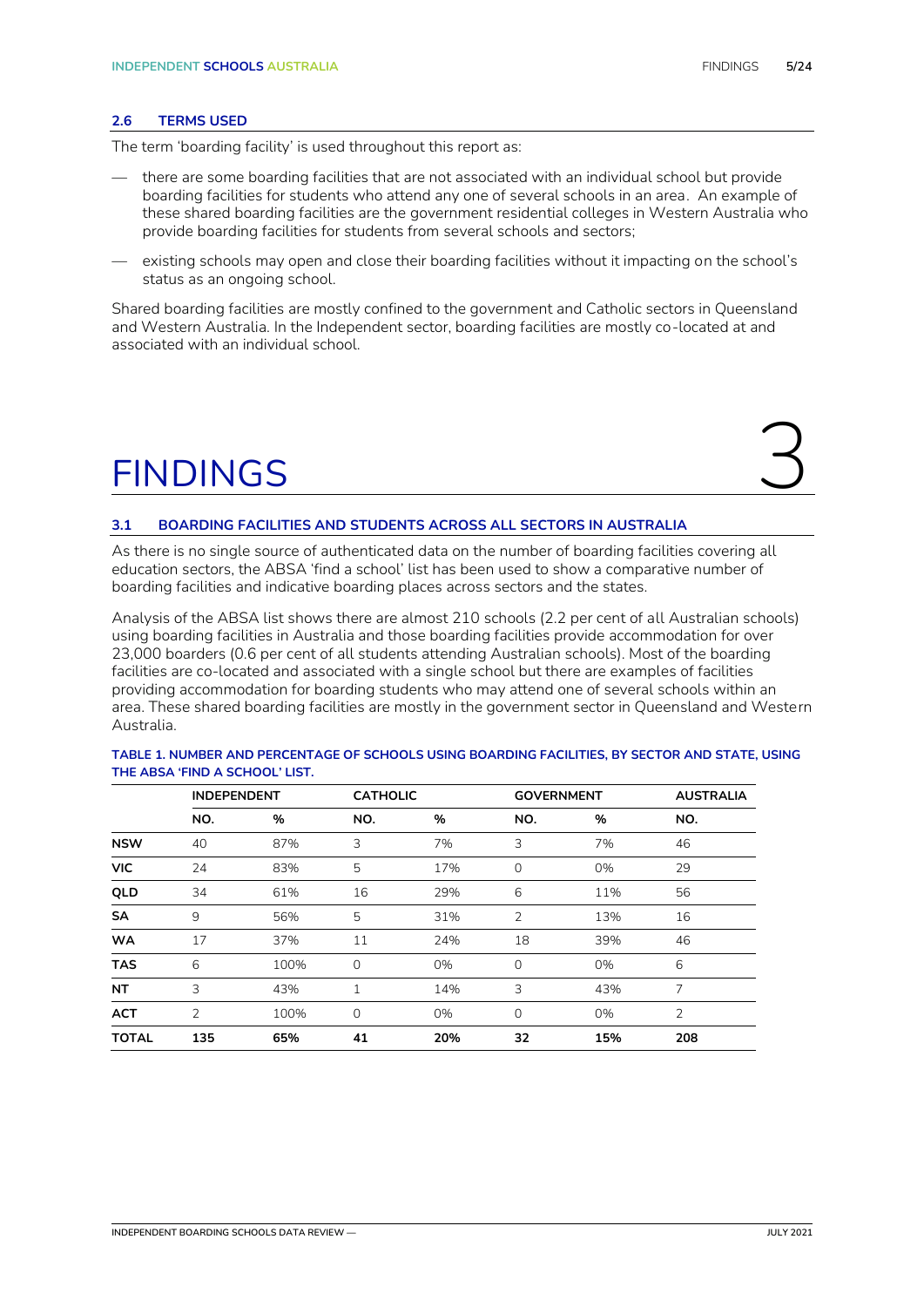Table 1 shows that the Independent school sector has the largest number of schools using boarding facilities in Australia (135 or 65%). The states with the greatest number of schools using boarding facilities are Queensland (56 schools) then NSW and Western Australia (46 schools). There is a striking difference between the sectors in these three states. In NSW, most schools using boarding facilities are in the Independent sector, in Queensland most schools using boarding facilities are in the non-government sector and in Western Australia there is a much more even spread of schools between the three sectors.

The Catholic sector has most of its schools which use boarding facilities in Queensland (16 or 39%) and Western Australia (11 or 27%). Western Australia also has 18 government schools using boarding facilities, over half of all the government schools in Australia using boarding facilities.

|              | <b>INDEPENDENT</b> |       |       | <b>CATHOLIC</b> |       | <b>GOVERNMENT</b> |       | <b>AUSTRALIA</b> |
|--------------|--------------------|-------|-------|-----------------|-------|-------------------|-------|------------------|
|              | NO.                | %     | NO.   | %               | NO.   | %                 | NO.   | %                |
| <b>NSW</b>   | 400                | 10.0% | 550   | 0.5%            | 2.157 | 0.1%              | 3.107 | 1.5%             |
| <b>VIC</b>   | 219                | 11.0% | 498   | 1.0%            | 1,537 | 0.0%              | 2,254 | 1.3%             |
| QLD          | 222                | 15.3% | 307   | 5.2%            | 1,241 | 0.5%              | 1.770 | 3.2%             |
| <b>SA</b>    | 109                | 8.3%  | 96    | 5.2%            | 510   | 0.4%              | 715   | 2.2%             |
| <b>WA</b>    | 147                | 11.6% | 162   | 6.8%            | 799   | 2.3%              | 1.108 | 4.2%             |
| <b>TAS</b>   | 33                 | 18.2% | 38    | 0.0%            | 191   | 0.0%              | 262   | 2.3%             |
| <b>NT</b>    | 20                 | 15.0% | 18    | 5.6%            | 152   | 2.0%              | 190   | 3.7%             |
| <b>ACT</b>   | 19                 | 10.5% | 29    | 0.0%            | 88    | 0.0%              | 136   | 1.5%             |
| <b>TOTAL</b> | 1,169              | 11.5% | 1,698 | 2.4%            | 6,675 | 0.5%              | 9,542 | 2.2%             |

Table 2 shows that the Independent sector has the greatest percentage of schools with a boarding facility with Tasmania having the highest percentage of boarding schools (18.2%). Of the 33 Independent schools in Tasmania, six have boarding facilities. The Government sector has the lowest percentage of schools with boarding facilities.

|              | <b>INDEPENDENT</b> |      |             | <b>CATHOLIC</b> |          | <b>GOVERNMENT</b> | <b>AUSTRALIA</b> |
|--------------|--------------------|------|-------------|-----------------|----------|-------------------|------------------|
|              | NO.                | %    | NO.         | %               | NO.      | %                 | NO.              |
| <b>NSW</b>   | 5,398              | 83%  | 353         | 5%              | 749      | 12%               | 6,500            |
| <b>VIC</b>   | 2.773              | 90%  | 320         | 10%             | $\Omega$ | 0%                | 3.093            |
| QLD          | 4,192              | 61%  | 2,251       | 33%             | 396      | 6%                | 6,839            |
| <b>SA</b>    | 814                | 68%  | 321         | 27%             | 63       | 5%                | 1.198            |
| <b>WA</b>    | 1.849              | 42%  | 1.063       | 24%             | 1,524    | 34%               | 4.437            |
| <b>TAS</b>   | 280                | 100% | $\Omega$    | 0%              | $\Omega$ | 0%                | 280              |
| NT           | 414                | 69%  | 107         | 18%             | 77       | 13%               | 598              |
| <b>ACT</b>   | 181                | 100% | $\mathbf 0$ | 0%              | $\Omega$ | 0%                | 181              |
| <b>TOTAL</b> | 15,901             | 69%  | 4.415       | 19%             | 2.809    | 12%               | 23,125           |

**TABLE 3 INDICATIVE NUMBER OF AVAILABLE BOARDING PLACES IN THE ABSA 'FIND A SCHOOL' LIST BY STATE AND SECTOR**

Table 3 shows that the Independent sector has the highest number of available places at boarding facilities (15,901) and provides more than double the available places in the other two sectors combined. The states with the highest number of available boarding places are Queensland (6,839 or 30%), NSW (6,500 or 28%) and Western Australia (4,437 or 19%).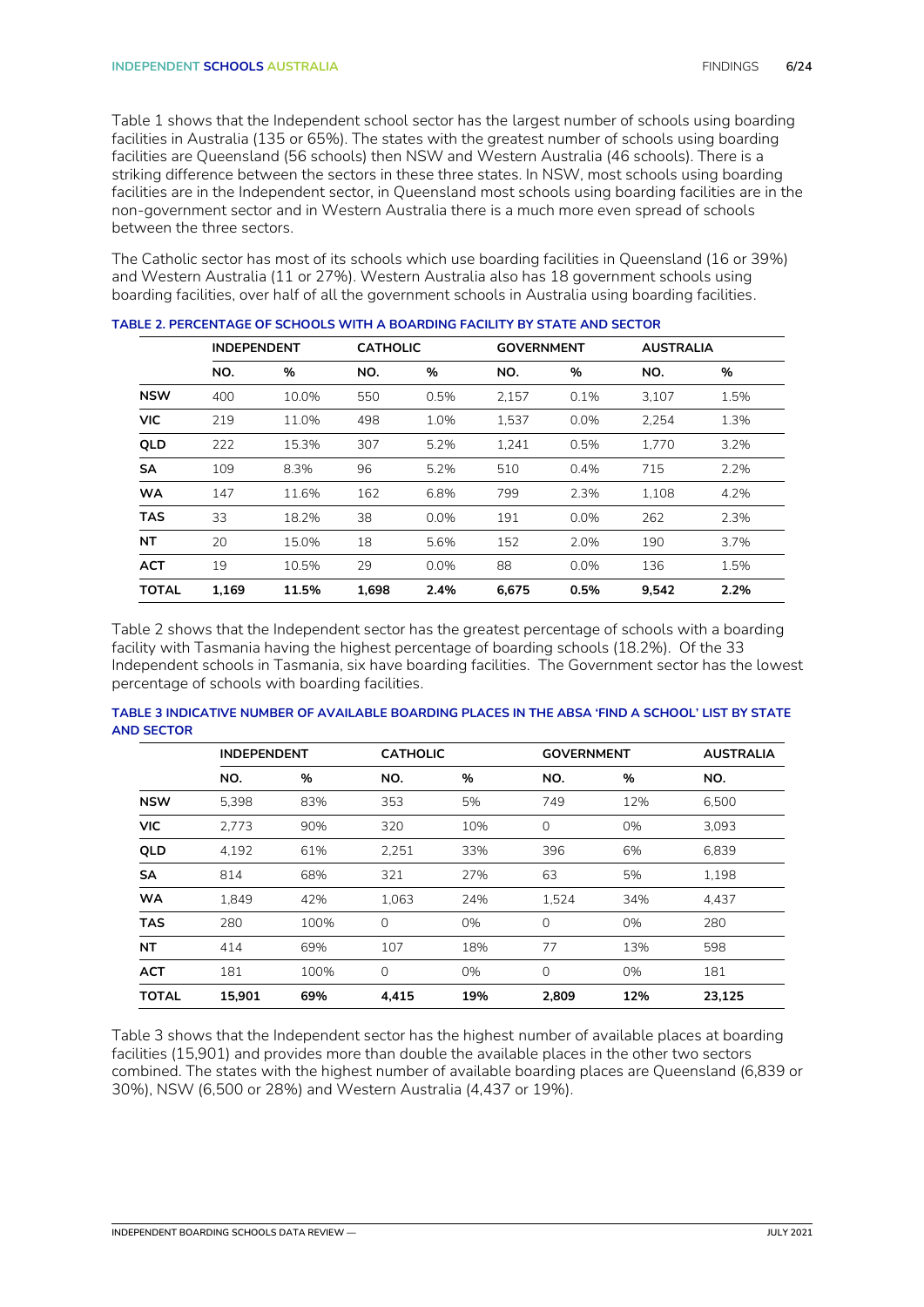The states with the highest number of available boarding places in the Independent sector are NSW (5,398) and Queensland (4,192). The Catholic sector has the greatest number of its available boarding places in Queensland (2,251) and Western Australia (1,063). The government sector has the majority of its available boarding places in Western Australia (1,524).

|              | <b>AUSTRALIA</b>      |                                          |                                                      |
|--------------|-----------------------|------------------------------------------|------------------------------------------------------|
|              | <b>NO. OF SCHOOLS</b> | <b>NO. OF AVAILABLE</b><br><b>PLACES</b> | <b>AVERAGE PLACES</b><br><b>AVAILABLE PER SCHOOL</b> |
| <b>NSW</b>   | 46                    | 6,500                                    | 141                                                  |
| <b>VIC</b>   | 29                    | 3,093                                    | 107                                                  |
| QLD          | 56                    | 6,839                                    | 122                                                  |
| SA           | 16                    | 1,198                                    | 75                                                   |
| <b>WA</b>    | 46                    | 4,437                                    | 96                                                   |
| <b>TAS</b>   | 6                     | 280                                      | 47                                                   |
| <b>NT</b>    | 7                     | 598                                      | 85                                                   |
| <b>ACT</b>   | $\overline{2}$        | 181                                      | 91                                                   |
| <b>TOTAL</b> | 208                   | 23,125                                   | 111                                                  |

| TABLE 4. INDICATIVE NUMBER OF AVAILABLE BOARDING PLACES PER SCHOOL BY STATE |  |  |
|-----------------------------------------------------------------------------|--|--|
|                                                                             |  |  |
|                                                                             |  |  |

Table 4 shows that the largest boarding facilities on average are in NSW (141), Queensland (122) and Victoria (107). Western Australia, while having the second largest number of schools with boarding facilities, has on average much smaller boarding facilities (96) compared to the three largest states. This could be due to the number of regional residential boarding facilities that are shared by both the government and Catholic sectors.

#### <span id="page-6-0"></span>**3.2 BOARDING FACILITIES AND STUDENTS IN THE INDEPENDENT SECTOR**

In 2020 the Independent sector has 155\* schools catering for 149,800 students providing boarding facilities for 14,565 of those students. In the Independent sector, boarding facilities are nearly always co-located with an individual school.

There are six Independent schools where all the students are boarding. These are all entirely Indigenous boarding schools. There are a further six Independent schools where more than 50% of the students are boarding at the school with two of those schools being largely indigenous boarding schools.

The Independent sector is a large provider of boarding facilities for Indigenous students. Of the 14,565 Independent boarding students in 2020, over 2,100 are Indigenous boarders attending 120 Independent schools.

To investigate the growth in the boarding facilities provided by Independent schools, a review of school and enrolment data from 2011 to 2020 has been undertaken. This review examines growth based on specific boarding facility characteristics being:

- state/territory;
- school geolocation;
- gender composition;
- boarding fee income received by the school (using the latest available financial data); and
- school size.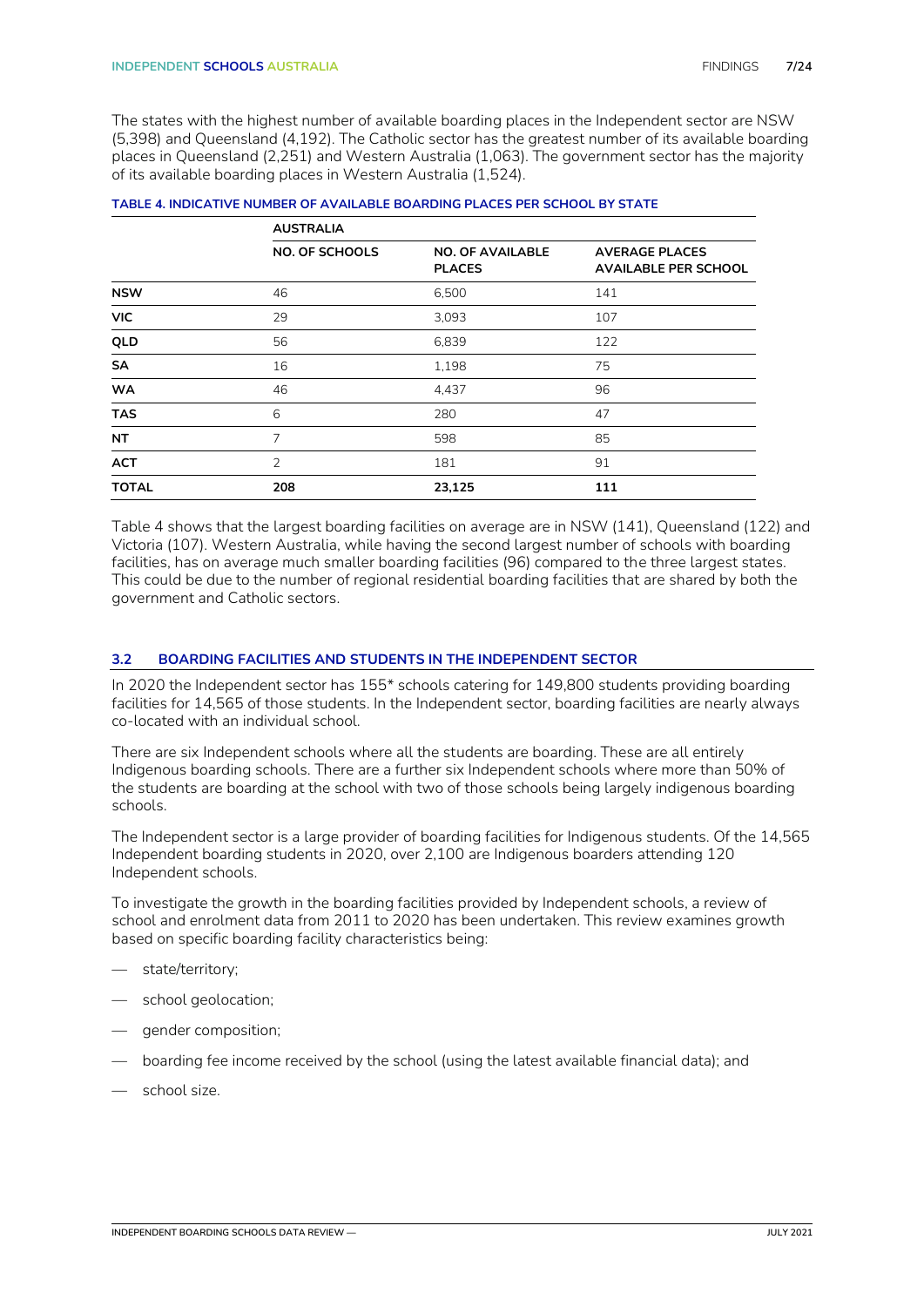|              | NO. OF<br><b>INDEPENDENT</b><br><b>BOARDING</b><br><b>FACILITIES</b> | <b>BOARDERS AT</b><br>THE.<br><b>INDEPENDENT</b><br><b>BOARDING</b><br><b>FACILITY</b> | <b>AVERAGE SIZE</b><br>OF BOARDING<br><b>FACILITY</b> | <b>STUDENTS AT</b><br><b>ASSOCIATED</b><br><b>INDEPENDENT</b><br><b>BOARDING</b><br><b>SCHOOL</b> | <b>AVERAGE SIZE</b><br>OF THE<br><b>BOARDING</b><br><b>SCHOOL</b> |
|--------------|----------------------------------------------------------------------|----------------------------------------------------------------------------------------|-------------------------------------------------------|---------------------------------------------------------------------------------------------------|-------------------------------------------------------------------|
| <b>NSW</b>   | 48                                                                   | 4,947                                                                                  | 103                                                   | 47,364                                                                                            | 987                                                               |
| <b>VIC</b>   | 27                                                                   | 2,403                                                                                  | 89                                                    | 34,058                                                                                            | 1,261                                                             |
| QLD          | 34                                                                   | 3,736                                                                                  | 110                                                   | 30,939                                                                                            | 910                                                               |
| <b>SA</b>    | 10                                                                   | 896                                                                                    | 90                                                    | 10,274                                                                                            | 1,027                                                             |
| <b>WA</b>    | 22                                                                   | 1,773                                                                                  | 81                                                    | 16,834                                                                                            | 765                                                               |
| <b>TAS</b>   | 6                                                                    | 203                                                                                    | 34                                                    | 5,053                                                                                             | 842                                                               |
| NT           | 6                                                                    | 463                                                                                    | 77                                                    | 2,093                                                                                             | 349                                                               |
| <b>ACT</b>   | $\overline{2}$                                                       | 144                                                                                    | 72                                                    | 3,161                                                                                             | 1,581                                                             |
| <b>TOTAL</b> | $155*$                                                               | 14,565                                                                                 | 94                                                    | 149,776                                                                                           | 966                                                               |

#### **TABLE 5. NUMBER AND SIZE OF INDEPENDENT BOARDING FACILITIES AND ASSOCIATED BOARDING SCHOOLS – 2020**

Table 5 shows the average size of boarding facilities in the Independent sector in 2020 with the largest facilities in Queensland. The ACT has on average the largest schools with boarding facilities.

\*The number of 155 Independent boarding schools quoted above, is accurate. It identifies 20 more schools than the ASBA list used in the earlier part of this review. The ASBA list includes boarding facilities across all three sectors and is the only available list that allows comparative assessment between the school sectors in Australia.

#### <span id="page-7-0"></span>**3.3 GROWTH IN INDEPENDENT BOARDING SCHOOLS - NATIONAL**

Nationally, enrolment growth at all Independent schools between 2011 and 2020 was 17.3% or an additional 115,190 enrolments. This growth includes an additional 172 schools.

Over the same period, enrolments in Independent schools with boarding facilities increased by 8,301 (5.9%), the number of boarding facilities increased by 15 (10.7%) while the boarding population decreased by 1,086 (-6.9%).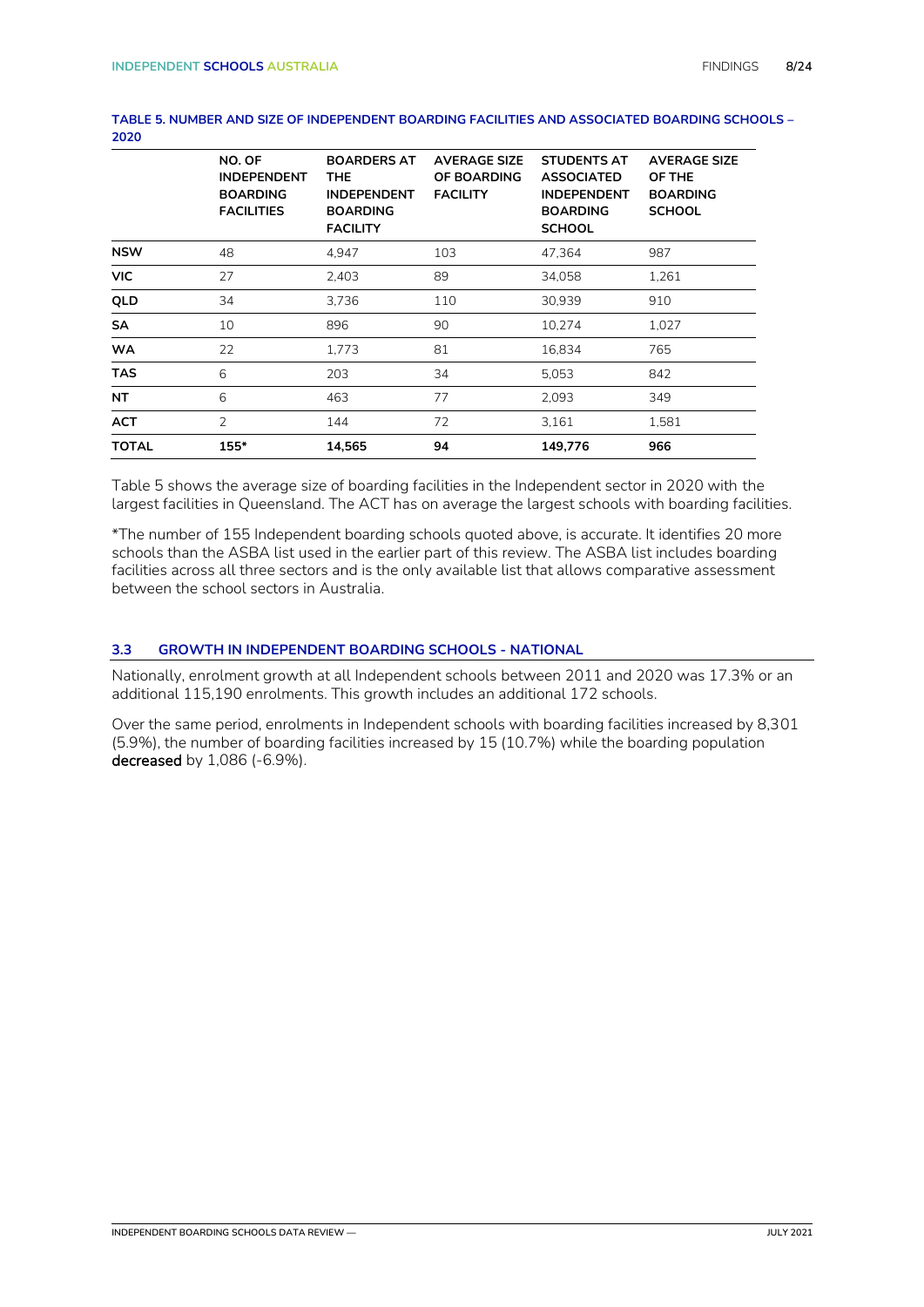#### **TABLE 6. INDEPENDENT SCHOOL AND ENROLMENT GROWTH COMPARED TO INDEPENDENT BOARDING SCHOOLS, BOARDER AND ENROLMENT GROWTH, 2011 AND 2020.**

|                                                                         |         |         | GROWTH 2011 TO 2020 |         |  |
|-------------------------------------------------------------------------|---------|---------|---------------------|---------|--|
|                                                                         | 2011    | 2020    | NO.                 | %       |  |
| ALL INDEPENDENT<br>SCHOOLS (NO.)                                        | 997     | 1,169   | 172                 | 17.3%   |  |
| <b>ALL STUDENTS IN</b><br><b>INDEPENDENT</b><br><b>SCHOOLS (FTE)</b>    | 532,181 | 647,371 | 115,190             | 21.6%   |  |
| <b>INDEPENDENT</b><br><b>BOARDING</b><br><b>FACILITIES (NO.)</b>        | 140     | 155     | 15                  | 10.7%   |  |
| <b>BOARDERS IN</b><br><b>INDEPENDENT</b><br><b>SCHOOLS (FTE)</b>        | 15.651  | 14,565  | $-1,086$            | $-6.9%$ |  |
| <b>INDEPENDENT</b><br><b>BOARDING SCHOOL</b><br><b>ENROLMENTS (FTE)</b> | 141.475 | 149,776 | 8,301               | 5.9%    |  |

Table 6 shows that the growth in the number of new boarding facilities in the Independent sector between 2011 and 2020 (10.7%) is below the growth in the number of new Independent schools across Australia (17.3%) over the same period. Similarly, student enrolment growth of 5.9% at Independent boarding schools between 2011 and 2020, is also well below the national enrolment growth at Independent schools of 21.6% over the same period.

While the number of Independent boarding schools and the total enrolments in these schools has been growing between 2011 and 2020, albeit at much slower rate than the overall growth in the Independent sector, boarder numbers over that period have decreased by 1,086 or -6.9% with most of that decrease occurring between 2019 and 2020.





Chart 1 shows the number of boarders at Independent schools reducing between 2011 and 2013 before growing again to peak at 15,915 in 2017. Since 2017 boarder numbers have fallen to 14,565, a reduction of -6.9% since 2011.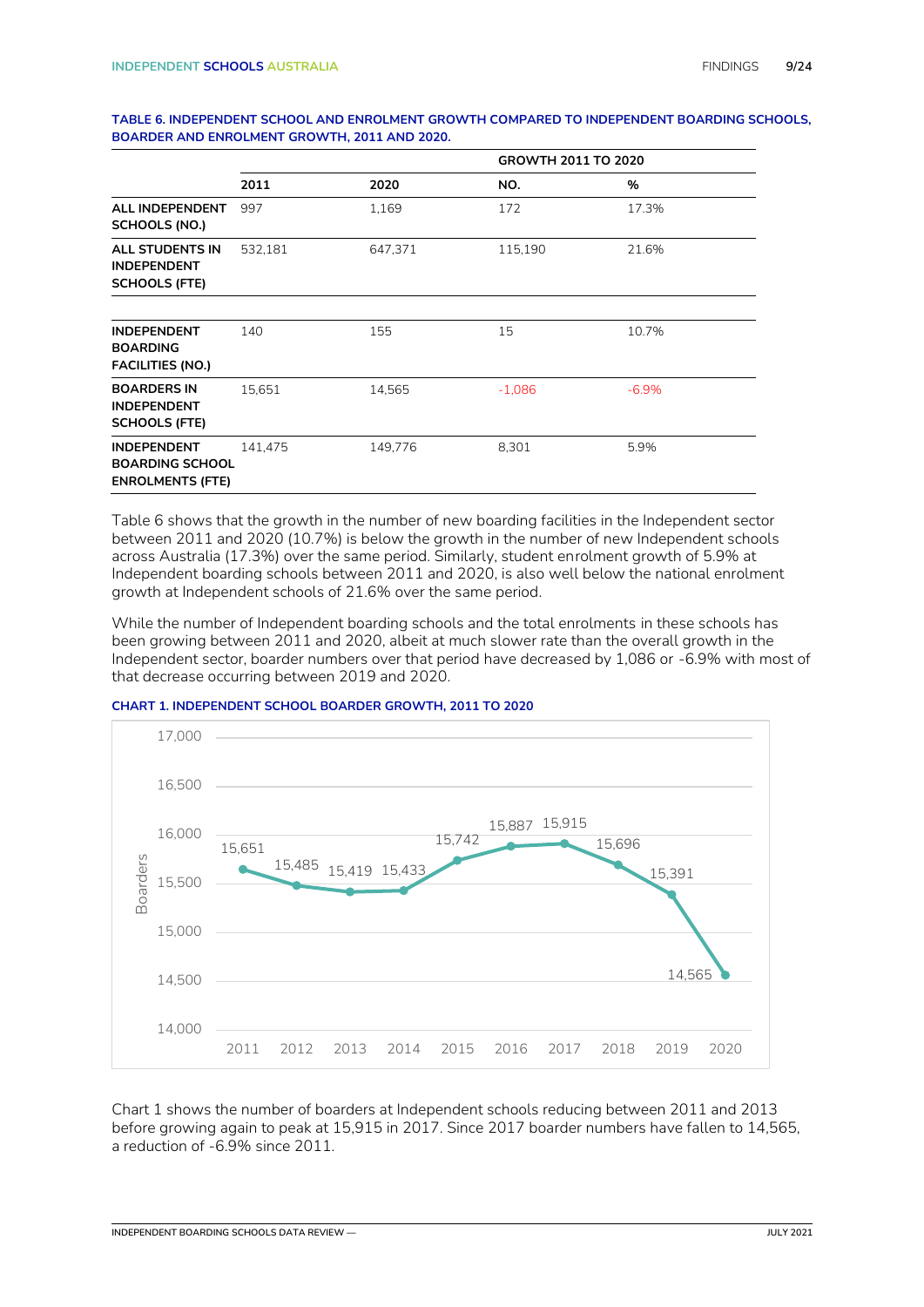It should be noted that between 2011 and 2019 the number of boarders only decreased by 260 (- 1.7%). The large fall in boarder numbers between 2019 and 2020 (-5.4%) accounts for most of the reduction in boarders between 2011 and 2020. The most likely reason for the reduction in boarder numbers, especially between 2019 and 2020, is COVID-19 restrictions but the fall continues a downward trend seen since 2017.

#### <span id="page-9-0"></span>**3.4 INDEPENDENT BOARDING SCHOOL GROWTH BY STATE AND TERRITORY**

**TABLE 7. INDEPENDENT BOARDING SCHOOLS AND FACILITIES - BOARDERS AND ENROLMENTS, BY STATE, 2011 AND 2020.**

|              | NO. OF<br><b>BOARDING</b>   | % OF<br><b>BOARDERS AT INDEPENDENT</b><br>INDEPENDENT INDEPENDENT BOARDING FACILITIES<br><b>SCHOOLS IN</b> |       |                            | <b>ENROLMENTS AT</b><br><b>INDEPENDENT BOARDING</b><br><b>SCHOOLS</b> |                 |        |                       |               |          |
|--------------|-----------------------------|------------------------------------------------------------------------------------------------------------|-------|----------------------------|-----------------------------------------------------------------------|-----------------|--------|-----------------------|---------------|----------|
|              | <b>FACILITIES</b><br>(2020) | THE STATE<br><b>WITH</b>                                                                                   |       |                            | <b>GROWTH</b>                                                         |                 |        |                       | <b>GROWTH</b> |          |
|              |                             | <b>BOARDING</b><br><b>FACILITIES</b>                                                                       | 2011  | 2020                       | NO.                                                                   | %               | 2011   | 2020                  | NO.           | %        |
| <b>NSW</b>   | 48                          | 12.0%                                                                                                      | 5.342 | 4.947                      | $-395$                                                                | $-7.4%$         | 40.876 | 47.364 6.488          |               | 15.9%    |
| <b>VIC</b>   | 27                          | 12.3%                                                                                                      | 2,635 | 2,403                      | $-232$                                                                | $-8.8%$         | 32,062 | 34,058                | 1.996         | 6.2%     |
| QLD          | 34                          | 15.3%                                                                                                      | 3.837 | 3.736                      | $-101$                                                                | $-2.6%$         | 30.886 | 30.939                | 53            | 0.2%     |
| <b>SA</b>    | 10                          | 9.2%                                                                                                       | 930   | 896                        | $-34$                                                                 | $-3.7%$         | 10.021 | 10.274                | 253           | 2.5%     |
| <b>WA</b>    | 22                          | 15.0%                                                                                                      | 1,836 | 1,773                      | $-63$                                                                 | $-3.4\%$        | 17,215 | 16,834 -381           |               | $-2.2%$  |
| <b>TAS</b>   | 6                           | 18.2%                                                                                                      | 289   | 203                        | -86                                                                   | $-29.8\%$ 5,105 |        | 5,053                 | $-52$         | $-1.0%$  |
| <b>NT</b>    | 6                           | 30.0%                                                                                                      | 632   | 463                        | $-169$                                                                | $-26.7\%$ 2.382 |        | 2.093                 | $-289$        | $-12.1%$ |
| <b>ACT</b>   | $\overline{2}$              | 10.5%                                                                                                      | 150   | 144                        | $-6$                                                                  | $-4.0\%$        | 2,928  | 3,161                 | 233           | 7.9%     |
| <b>TOTAL</b> | 155                         | 13.3%                                                                                                      |       | 15,651 14,565 -1,086 -6.9% |                                                                       |                 |        | 141,475 149,776 8,301 |               | 5.9%     |

Table 7 shows that there has been a reduction in the number of boarders in Independent boarding schools across all states and territories between 2011 and 2020 with the largest falls in Tasmania (- 29.8%) and the Northern Territory (-26.7%). The Northern Territory also had the largest fall in total student enrolments at Independent boarding schools (-12.1%) with New South Wales recording the largest increase in enrolments at Independent boarding schools (15.9%).

Between 2011 and 2020 there were four new Independent schools opened that have boarding facilities, two new schools in Western Australia and one each in Queensland and Victoria. Also, eleven new boarding facilities were established in existing Independent schools, four in Queensland, two each in Victoria and Western Australia and one in New South Wales, South Australia and the Northern Territory. However, the increase in Independent boarding schools and facilities in those states was not enough to offset the reduction in boarders in those states.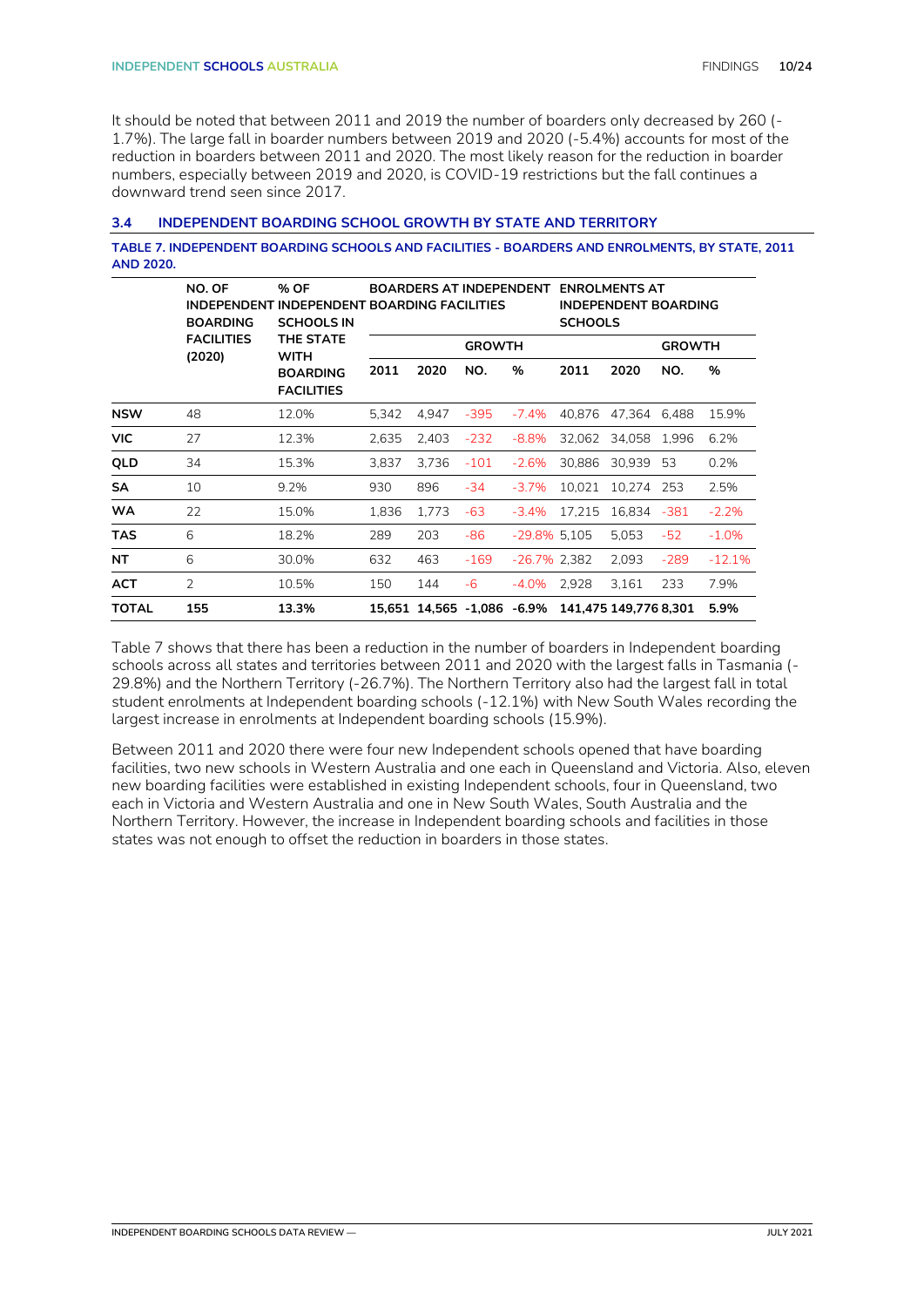#### <span id="page-10-0"></span>**3.5 INDEPENDENT BOARDING SCHOOL GROWTH BY GEOLOCATION**

|                                 | NO. OF<br><b>BOARDING</b><br><b>FACILITIES</b> | % OF<br><b>INDEPENDENT INDEPENDENT BOARDING FACILITIES</b><br><b>SCHOOLS</b> |       | <b>BOARDERS AT INDEPENDENT</b> |               |               |                  | <b>ENROLMENTS AT</b><br><b>INDEPENDENT BOARDING</b><br><b>SCHOOLS</b> |               |         |  |
|---------------------------------|------------------------------------------------|------------------------------------------------------------------------------|-------|--------------------------------|---------------|---------------|------------------|-----------------------------------------------------------------------|---------------|---------|--|
|                                 |                                                | <b>WITH</b><br><b>BOARDING</b><br><b>FACILITIES</b>                          |       |                                | <b>GROWTH</b> |               |                  |                                                                       | <b>GROWTH</b> |         |  |
|                                 | (2020)                                         |                                                                              | 2011  | 2020                           | NO.           | %             | 2011             | 2020                                                                  | NO.           | %       |  |
| <b>MAJOR</b><br><b>CITIES</b>   | 91                                             | 58.6%                                                                        | 9.608 | 9.102                          | -506          | $-5.3\%$      |                  | 107.404 114.567 7.163                                                 |               | 6.7%    |  |
| <b>INNER</b><br><b>REGIONAL</b> | 41                                             | 26.5%                                                                        | 4.282 | 3.750                          | -532          |               | $-12.4\%$ 25.045 | 26.253 1.207                                                          |               | 4.8%    |  |
| <b>OUTER</b><br><b>REGIONAL</b> | 15                                             | 9.7%                                                                         | 1.319 | 1,206                          | -113          | -8.6%         | 7.920            | 7.555                                                                 | -365          | $-4.6%$ |  |
| <b>REMOTE</b>                   | 4                                              | 2.6%                                                                         | 325   | 285                            | -40           | $-12.3\%$ 919 |                  | 1.097                                                                 | 178           | 19.3%   |  |
| <b>VERY</b><br><b>REMOTE</b>    | 4                                              | 2.6%                                                                         | 117   | 222                            | 105           | 89.7%         | 186              | 304                                                                   | 118           | 63.4%   |  |
| <b>TOTAL</b>                    | 155                                            | 100%                                                                         |       |                                |               |               |                  | 15,651 14,565 -1,086 -6.9% 141,475 149,776 8,301                      |               | 5.9%    |  |

**TABLE 8. INDEPENDENT BOARDING SCHOOLS AND FACILITIES - BOARDERS AND ENROLMENTS, BY GEOLOCATION, 2011 AND 2020.**

ACARA has given a geographical classification to each Independent school based on the school's location. The classification is based on the Australian Bureau of Statistics (ABS) remoteness classifications (Major Cities, Inner Regional, Outer Regional, Remote, Very Remote). See <https://www.abs.gov.au/websitedbs/d3310114.nsf/home/remoteness+structure> for details on how the ABS classifies the remoteness of areas based on a measure of the relative access to services.

Table 8 shows that there has been a reduction in boarders in Independent schools in all geographical locations in Australia except in areas classified as Very Remote.

Of the four new Independent schools with boarding facilities established since 2011, one is in the area classified as Major Cities and one is in the area classified as Outer Regional. These new Independent schools have not been enough to stop the decrease in boarder numbers in those locations. Two of the new Independent boarding schools are in areas classified as Very Remote. These two new schools help to explain the large growth in both boarder numbers and enrolments in Very Remote areas.

The eleven new Independent boarding facilities established at existing schools since 2011 are in the areas classified as Major Cities (6), Inner Regional (1), Outer Regional (3) and Remote (1).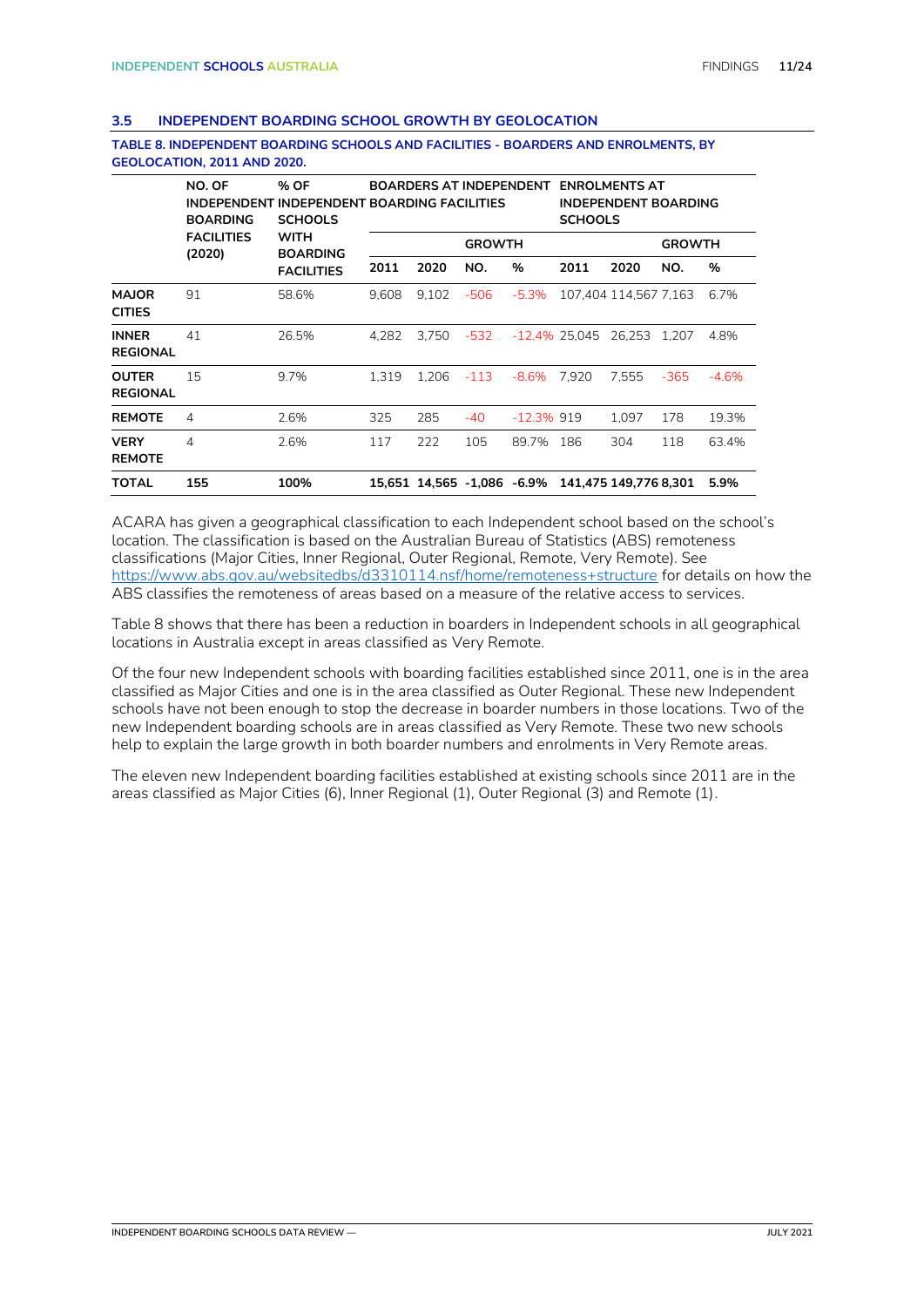#### <span id="page-11-0"></span>**3.6 INDEPENDENT BOARDING SCHOOL GROWTH BY GENDER COMPOSITION**

|               | NO. OF<br><b>INDEPENDENT BOARDING FACILITIES</b> |        | <b>BOARDERS AT INDEPENDENT</b> |          |          |        | <b>ENROLMENTS AT INDEPENDENT</b><br><b>BOARDING SCHOOLS</b> |       |               |
|---------------|--------------------------------------------------|--------|--------------------------------|----------|----------|--------|-------------------------------------------------------------|-------|---------------|
|               | <b>BOARDING</b><br><b>FACILITIES</b><br>(2020)   |        | <b>GROWTH</b>                  |          |          |        |                                                             |       | <b>GROWTH</b> |
|               |                                                  | 2011   | 2020                           | NO.      | %        | 2011   | 2020                                                        | NO.   | %             |
| CO-ED         | 87                                               | 7.369  | 6.882                          | $-487$   | -6.6%    | 67.364 | 69.547                                                      | 2.184 | 3.2%          |
| <b>FEMALE</b> | 42                                               | 3.884  | 3.639                          | $-245$   | $-6.3\%$ | 38.078 | 40.032                                                      | 1.954 | 5.1%          |
| <b>MALE</b>   | 26                                               | 4.398  | 4.044                          | $-354$   | $-8.0\%$ | 36.033 | 40.197                                                      | 4.163 | 11.6%         |
| <b>TOTAL</b>  | 155                                              | 15.651 | 14.565                         | $-1.086$ | -6.9%    |        | 141.475 149.776                                             | 8.301 | 5.9%          |

**TABLE 9. INDEPENDENT BOARDING SCHOOLS - BOARDERS AND ENROLMENTS, BY SCHOOL GENDER COMPOSITION, 2011 AND 2020.**

Table 9 shows that there has been a reduction in the number of boarders at Independent schools regardless of the gender composition of the boarding school.

Male only Independent boarding schools show a greater than average growth in total enrolments compared to all other Independent boarding schools despite the reduction in boarder numbers.

Of the four new Independent boarding schools established since 2011, one is a new female only boarding school and the other three are co-educational boarding schools. All the eleven new Independent boarding facilities established at existing schools since 2011 are co-educational facilities.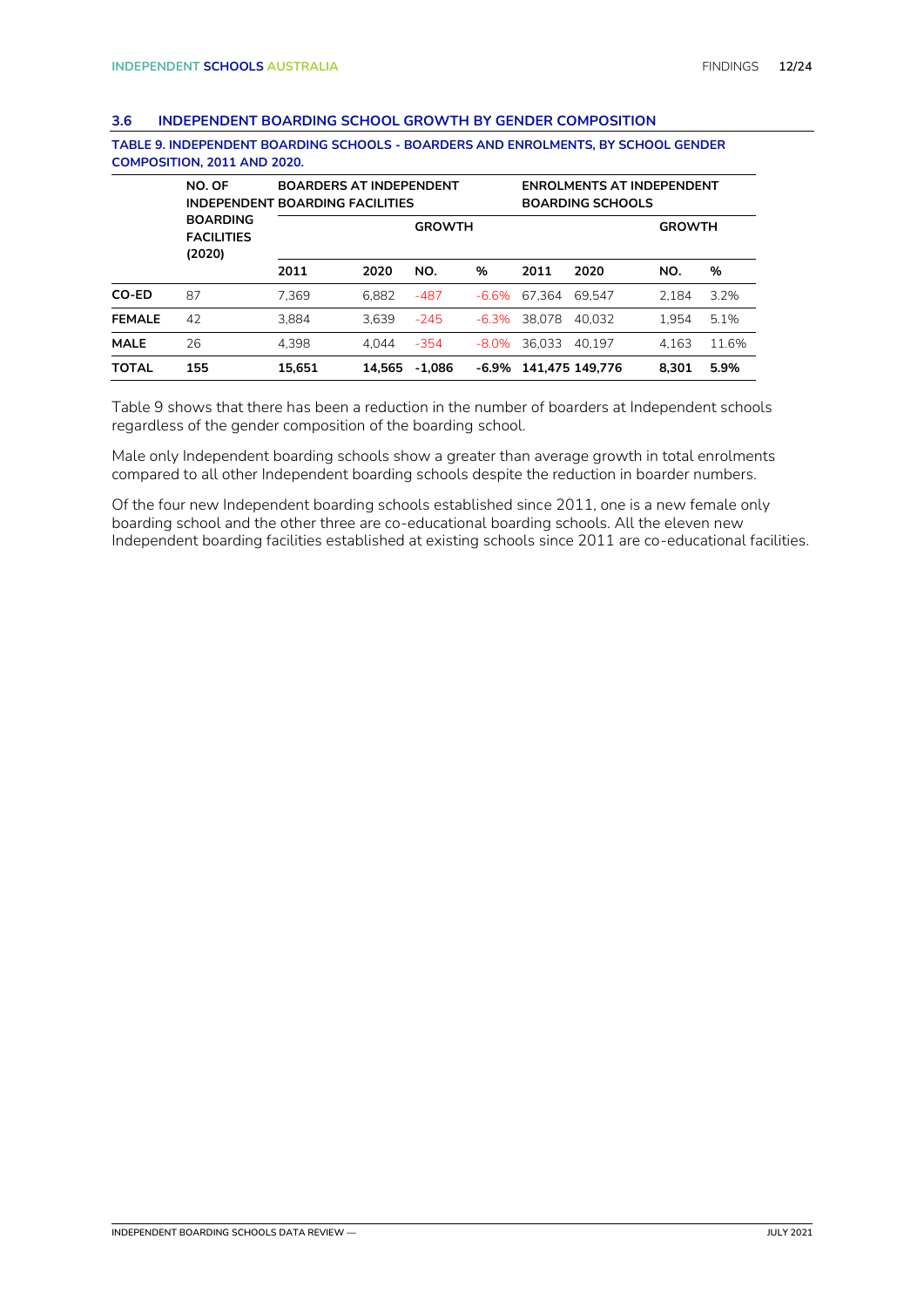#### <span id="page-12-0"></span>**3.7 INDEPENDENT BOARDING SCHOOL GROWTH BY BOARDING FEE INCOME**

**TABLE 10. INDEPENDENT BOARDING SCHOOLS - BOARDERS AND ENROLMENTS, BY BOARDING INCOME (IN 2019), 2011 AND 2020.**

|                                        | NO. OF                               | <b>BOARDERS AT INDEPENDENT</b><br><b>INDEPENDENT BOARDING FACILITIES</b> |               |               |              |               | <b>ENROLMENTS AT INDEPENDENT</b><br><b>BOARDING SCHOOLS</b> |               |         |
|----------------------------------------|--------------------------------------|--------------------------------------------------------------------------|---------------|---------------|--------------|---------------|-------------------------------------------------------------|---------------|---------|
|                                        | <b>BOARDING</b><br><b>FACILITIES</b> |                                                                          |               | <b>GROWTH</b> |              |               |                                                             | <b>GROWTH</b> |         |
|                                        | (2020)                               | 2011                                                                     | 2020          | NO.           | %            | 2011          | 2020                                                        | NO.           | %       |
| \$1 TO \$5K                            | $\overline{2}$                       | 26                                                                       | 64            | 38            | 146.2%       | 217           | 217                                                         | 0             | 0.0%    |
| <b>\$5K TO</b><br>\$10K                | 8                                    | 866                                                                      | 815           | $-51$         | $-5.9%$      | 5.824         | 5,616                                                       | $-208$        | $-3.6%$ |
| <b>\$10K TO</b><br>\$15K               | 19                                   | 1.759                                                                    | 1,669         | $-90$         | $-5.1%$      | 11.072 12.291 |                                                             | 1,219         | 11.0%   |
| <b>\$15K TO</b><br>\$20K               | 39                                   | 5,082                                                                    | 4,601         | $-481$        | $-9.5%$      | 33.174 34.740 |                                                             | 1,566 4.7%    |         |
| <b>\$20K TO</b><br>\$25K               | 53                                   | 5.187                                                                    | 4.819         | $-368$        | $-7.1%$      | 54.826        | 58,209                                                      | 3.383 6.2%    |         |
| <b>\$25K TO</b><br>\$30K               | 13                                   | 1,673                                                                    | 1.441         | $-232$        | $-13.9%$     | 16,618        | 18.033                                                      | 1,415 8.5%    |         |
| <b>\$30K TO</b><br>\$35K               | $\overline{4}$                       | 155                                                                      | 188           | 33            | 21.3%        | 6,155         | 6,461                                                       | 306           | 5.0%    |
| <b>OVER \$35K 3</b>                    |                                      | 867                                                                      | 826           | $-41$         | $-4.7%$      | 5.565         | 5.750                                                       | 185           | 3.3%    |
| NO<br><b>INCOME</b><br><b>REPORTED</b> | 14                                   | 36                                                                       | 142           | 106           | 294.4% 8,025 |               | 8,460                                                       | 435           | 5.4%    |
| <b>TOTAL</b>                           | 155                                  | 15,651                                                                   | 14,565 -1,086 |               | $-6.9%$      |               | 141,475 149,776                                             | 8,301 5.9%    |         |

Table 10 shows that boarder growth in Independent schools has been restricted to the two schools that make up the lowest boarder income grouping (\$1 to \$5k) despite there being no overall enrolment growth at those schools. Boarder growth has been negligible or negative at all the other schools, regardless of the boarding income groupings.

There were 14 Independent boarding schools which reported no boarder income for 2019. This is because the schools only opened their boarding facilities in 2020 or have closed their boarding facilities since 2011. Also, a number of these schools have only sporadically reported having boarders between 2011 and 2020. These 14 'No income reported' Independent boarding schools have been included to ensure the tables in this Review are consistent.

Of the four new Independent boarding schools established since 2011 and four new Independent boarding facilities at existing schools, there are two in the boarding income grouping of '\$10-\$15k', one in the income grouping of '\$20-\$25k' and one that has 'No income reported'.

The eleven new Independent boarding facilities established at existing schools since 2011 are spread across the boarding income groups with three having boarder income of '\$15k-\$20K' and two having boarder income of 'Over 30k'. The rest are in the boarder income groupings of '\$1-\$5k' (1), '\$10k- \$15k (2), '\$20k-\$25k' (1) and two Independent boarding schools reporting 'No income reported'.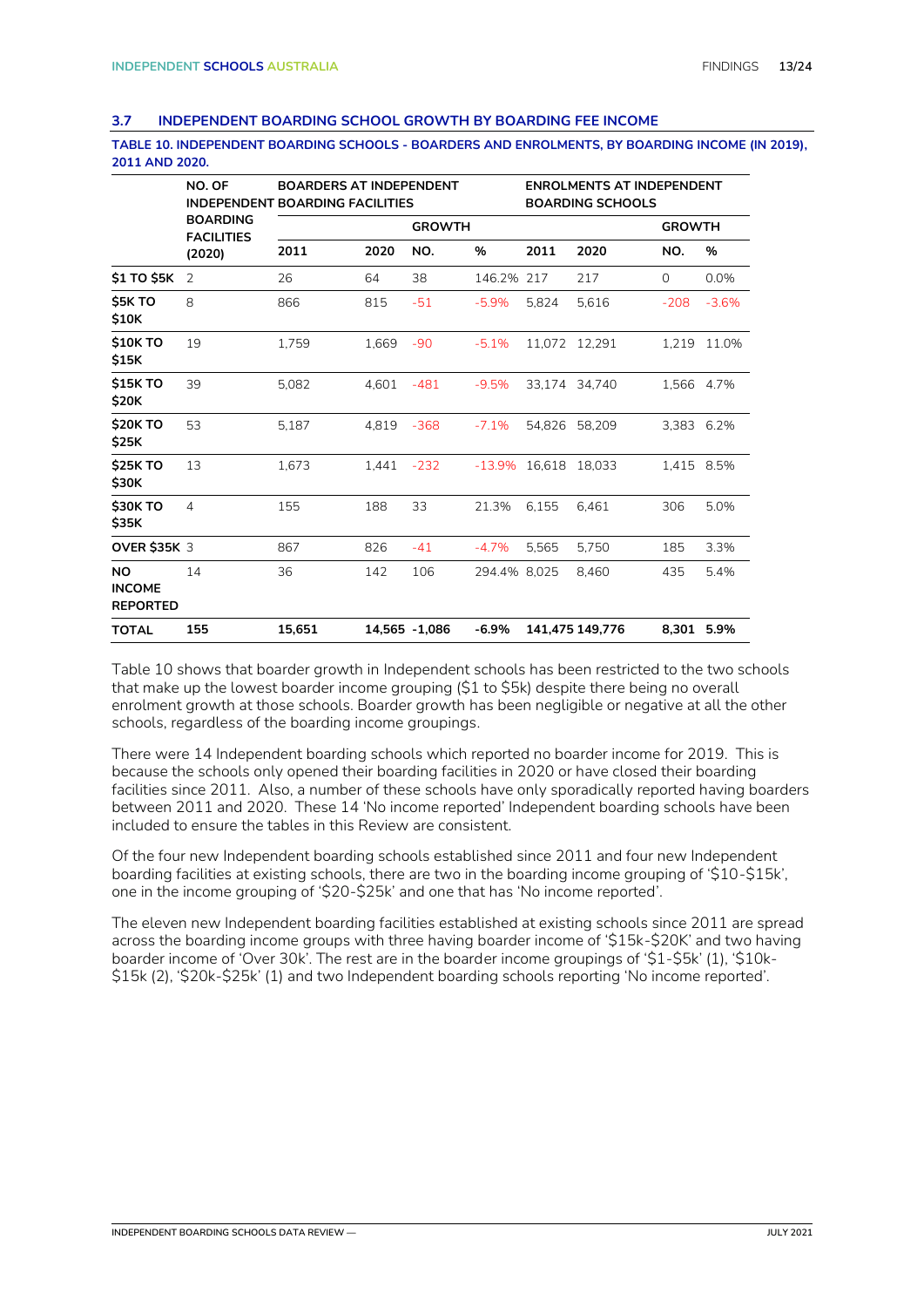#### <span id="page-13-0"></span>**3.8 INDEPENDENT BOARDING SCHOOL GROWTH BY SCHOOL SIZE**

#### **TABLE 11. INDEPENDENT BOARDING SCHOOLS - BOARDERS AND ENROLMENTS, BY SIZE OF THE BOARDING POPULATION IN 2020, 2011 AND 2020.**

|                                | NO. OF<br><b>INDEPENDENT</b>         | <b>BOARDERS AT INDEPENDENT</b><br><b>BOARDING FACILITIES</b> |              |          |          | <b>ENROLMENTS AT INDEPENDENT</b><br><b>BOARDING SCHOOLS</b> |                 |       |       |
|--------------------------------|--------------------------------------|--------------------------------------------------------------|--------------|----------|----------|-------------------------------------------------------------|-----------------|-------|-------|
|                                | <b>BOARDING</b><br><b>FACILITIES</b> |                                                              |              |          |          | <b>GROWTH</b>                                               |                 |       |       |
|                                | (2020)                               | 2011                                                         | 2020         | NO.      | %        | 2011                                                        | 2020            | NO.   | %     |
| $1 - 50$                       | 44                                   | 1,319                                                        | 1,284        | $-35$    | $-2.7%$  | 31,009                                                      | 32,444          | 1,435 | 4.6%  |
| 50-100                         | 45                                   | 4.169                                                        | 3.354        | $-815$   | $-19.5%$ | 44,556                                                      | 45,942          | 1.386 | 3.1%  |
| 100-150                        | 29                                   | 3,752                                                        | 3,494        | $-258$   | $-6.9%$  | 30.279                                                      | 31.237          | 958   | 3.2%  |
| 150-200                        | 13                                   | 2,103                                                        | 2,276        | 173      | 8.2%     | 13,894                                                      | 16,143          | 2,249 | 16.2% |
| 200-250                        | 3                                    | 615                                                          | 701          | 86       | 14.0%    | 2,156                                                       | 2,546           | 390   | 18.1% |
| 250-300                        | $\mathbf{1}$                         | 287                                                          | 258          | $-29$    | $-10.1%$ | 1.092                                                       | 1,196           | 104   | 9.5%  |
| 300-350                        | 5                                    | 1,499                                                        | 1,553        | 54       | 3.6%     | 6.943                                                       | 7.604           | 661   | 9.5%  |
| <b>350 AND</b><br><b>ABOVE</b> | 3                                    | 1,830                                                        | 1,645        | $-185$   | $-10.1%$ | 3.917                                                       | 4,337           | 420   | 10.7% |
| <b>NOT</b><br><b>REPORTED</b>  | 12                                   | 77                                                           | $\mathbf{0}$ | $-77$    | $-100%$  | 7,629                                                       | 8,327           | 698   | 9.1%  |
| <b>TOTAL</b>                   | 155                                  | 15,651                                                       | 14.565       | $-1.086$ | $-6.9%$  |                                                             | 141.475 149.776 | 8.301 | 5.9%  |

Table 11 shows that growth in boarder numbers between 2011 and 2020 varies across Independent boarding schools of different sizes. The greatest growth in boarder numbers have been in the sixteen Independent boarding schools with 150 to 250 boarders (9.5%). There has also been a small growth in boarder numbers at the three schools that have 300 to 350 boarders.

There were 12 Independent boarding schools that reported no boarders for 2020. This could be a result of incorrect reporting, having no boarders due to travel restrictions in 2020 or that the boarding school has closed the school's boarding facility since 2011. The 12 Independent boarding schools have been included to ensure the tables in this Review are consistent.

Of the four new Independent boarding schools established since 2011 and the eleven new Independent boarding facilities at existing schools, most are very small boarding facilities of between 1 to 50 boarders except for one facility which has a boarding population between 50 to 100 boarders.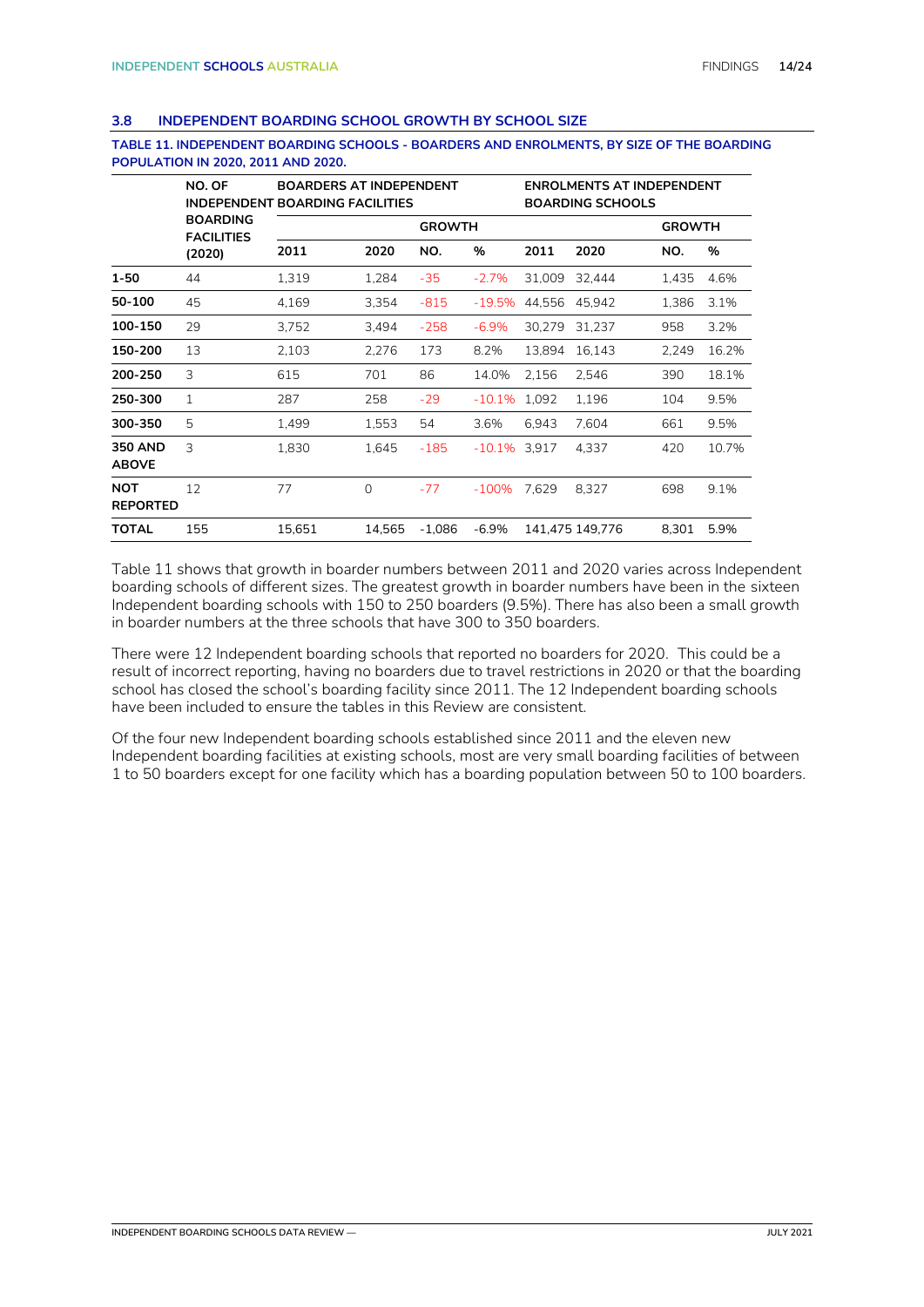#### <span id="page-14-0"></span>**3.9 BOARDING SCHOOL GROWTH – TOP AND BOTTOM 10 INDEPENDENT BOARDING SCHOOLS**

**TABLE 12. TOP 10 INDEPENDENT BOARDING SCHOOLS AS MEASURED BY THE INCREASE IN BOARDERS BETWEEN 2011 AND 2020.**

| <b>SCHOOL NAME STATE</b>                                   |            | <b>BOARDING</b><br><b>INCOME</b><br><b>CATEGORY</b> | <b>BOARDERS AT INDEPENDENT</b><br><b>BOARDING FACILITIES</b> |      |                |           | <b>ENROLMENTS AT</b><br><b>INDEPENDENT BOARDING</b><br><b>SCHOOLS</b> |       |               |        |
|------------------------------------------------------------|------------|-----------------------------------------------------|--------------------------------------------------------------|------|----------------|-----------|-----------------------------------------------------------------------|-------|---------------|--------|
|                                                            |            |                                                     |                                                              |      | <b>GROWTH</b>  |           |                                                                       |       | <b>GROWTH</b> |        |
|                                                            |            |                                                     | 2011                                                         | 2020 | NO.            | %         | 2011                                                                  | 2020  | NO.           | %      |
| <b>CALROSSY</b><br><b>ANGLICAN</b><br><b>SCHOOL</b>        | <b>NSW</b> | \$15-\$20K                                          | 14                                                           | 179  | 165            | 1179% 497 |                                                                       | 868   | 371           | 75%    |
| <b>DALBY</b><br><b>CHRISTIAN</b><br><b>COLLEGE</b>         | QLD        | \$10-15K                                            | $\overline{7}$                                               | 24   | 17             | 243%      | 207                                                                   | 347   | 140           | 68%    |
| RAVENSWOOD NSW<br><b>SCHOOL FOR</b><br><b>GIRLS</b>        |            | \$30-35K                                            | 18                                                           | 34   | 16             | 89%       | 1,085                                                                 | 1,309 | 224           | 21%    |
| <b>GREAT</b><br><b>SOUTHERN</b><br><b>GRAMMAR</b>          | <b>WA</b>  | \$20-25K                                            | 70                                                           | 117  | 47             | 67%       | 684                                                                   | 671   | $-13$         | $-2%$  |
| <b>BRISBANE</b><br><b>BOYS COLLEGE</b>                     | QLD        | \$15-20K                                            | 97                                                           | 146  | 49             | 51%       | 1,570                                                                 | 1,440 | $-130$        | $-8%$  |
| TIWI COLLEGE NT                                            |            | $$5-10K$                                            | 80                                                           | 116  | 36             | 45%       | 92                                                                    | 137   | 45            | 49%    |
| <b>PRESBYTERIAN WA</b><br><b>LADIES'</b><br><b>COLLEGE</b> |            | \$20-25K                                            | 105                                                          | 147  | 42             | 40%       | 1,142                                                                 | 1,001 | $-141$        | $-12%$ |
| <b>ST HILDA'S</b><br><b>SCHOOL</b>                         | QLD        | \$15-20K                                            | 123                                                          | 172  | 49             | 40%       | 1,162                                                                 | 1,108 | $-54$         | $-5%$  |
| <b>THE</b><br><b>SOUTHPORT</b><br><b>SCHOOL</b>            | QLD        | $$10-15K$                                           | 233                                                          | 317  | 84             | 36%       | 1,365                                                                 | 1,603 | 238           | 17%    |
| <b>TRINITY</b><br><b>GRAMMAR</b><br><b>SCHOOL</b>          | <b>VIC</b> | $>$ \$40 $K$                                        | 13                                                           | 17   | $\overline{4}$ | 31%       | 1,316                                                                 | 1,478 | 162           | 12%    |

Table 12 shows the top ten Independent boarding schools as measured by the percentage growth in boarders at the school between 2011 and 2020. Along with the highest percentage of growth in boarder numbers, three of the schools also have higher enrolment growth than average across all Independent schools. It is also notable that four of the schools listed above had an overall enrolment decrease.

Table 12 also shows that these top ten Independent boarding schools are represented in most of the boarding income groupings except for the '\$0-5k' and '\$25-30k' groupings.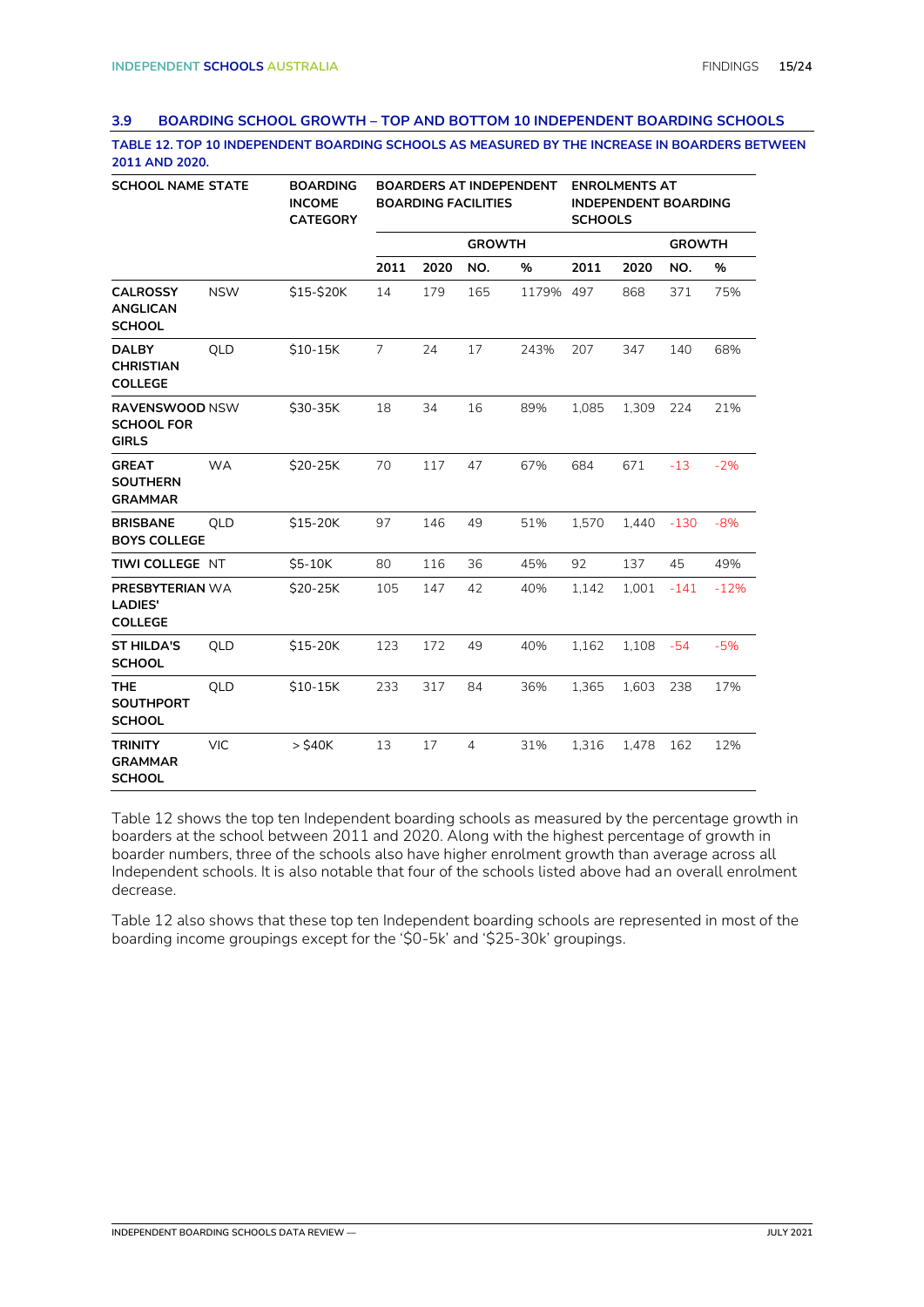#### **TABLE 13. BOTTOM 10 INDEPENDENT BOARDING SCHOOLS AS MEASURED BY THE DECREASE IN BOARDERS BETWEEN 2011 AND 2020.**

| <b>SCHOOL NAME</b>                                                      | <b>STATE</b> | <b>BOARDING</b><br><b>INCOME</b><br><b>CATEGORY</b> | BOARDERS AT INDEPENDENT ENROLMENTS AT<br><b>BOARDING FACILITIES</b> |                |               |         | <b>INDEPENDENT BOARDING</b><br><b>SCHOOLS</b> |       |               |        |
|-------------------------------------------------------------------------|--------------|-----------------------------------------------------|---------------------------------------------------------------------|----------------|---------------|---------|-----------------------------------------------|-------|---------------|--------|
|                                                                         |              |                                                     |                                                                     |                | <b>GROWTH</b> |         |                                               |       | <b>GROWTH</b> |        |
|                                                                         |              |                                                     | 2011                                                                | 2020           | NO.           | %       | 2011                                          | 2020  | NO.           | %      |
| <b>BUNBURY</b><br><b>CATHEDRAL</b><br><b>GRAMMAR</b><br><b>SCHOOL</b>   | <b>WA</b>    | \$15-20K                                            | 107                                                                 | 59             | $-48$         | $-45%$  | 914                                           | 626   | $-288$        | $-32%$ |
| <b>ST STANISLAUS</b> NSW<br><b>COLLEGE</b>                              |              | \$10-15K                                            | 186                                                                 | 95             | $-91$         | $-49%$  | 607                                           | 538   | $-69$         | $-11%$ |
| <b>FAHAN SCHOOL TAS</b>                                                 |              | \$15-20K                                            | 22                                                                  | 11             | $-11$         | $-50%$  | 337                                           | 403   | 66            | 20%    |
| <b>HUNTINGTOWER VIC</b><br><b>SCHOOL</b>                                |              | \$20-25K                                            | 15                                                                  | $\overline{7}$ | $-8$          | $-53%$  | 557                                           | 720   | 163           | 29%    |
| <b>ST VINCENT'S</b><br><b>COLLEGE</b>                                   | <b>NSW</b>   | \$20-25K                                            | 87                                                                  | 38             | $-49$         | $-56%$  | 596                                           | 707   | 111           | 19%    |
| <b>LAUNCESTON</b><br><b>CHURCH</b><br><b>GRAMMAR</b><br><b>SCHOOL</b>   | <b>TAS</b>   | \$15-20K                                            | 80                                                                  | 32             | $-48$         | $-60%$  | 741                                           | 773   | 32            | 4%     |
| <b>THE</b><br><b>KOORALBYN</b><br><b>INTERNATIONAL</b><br><b>SCHOOL</b> | QLD          | \$5-10K                                             | 23                                                                  | 8              | $-15$         | $-65%$  | 221                                           | 341   | 120           | 54%    |
| <b>CONCORDIA</b><br><b>LUTHERAN</b><br><b>COLLEGE</b>                   | QLD          | \$15-20K                                            | 107                                                                 | 37             | $-70$         | $-65%$  | 801                                           | 559   | $-242$        | $-30%$ |
| <b>HAILEYBURY</b><br><b>RENDALL</b><br><b>SCHOOL</b>                    | NT.          | \$15-20K                                            | 240                                                                 | 73             | $-167$        | $-70%$  | 905                                           | 626   | $-279$        | $-31%$ |
| <b>TRINITY</b><br><b>GRAMMAR</b><br><b>SCHOOL</b>                       | <b>NSW</b>   | \$25-30K                                            | 41                                                                  | $\mathbf 0$    | $-41$         | $-100%$ | 1,912                                         | 2,158 | 246           | 13%    |

Table 13 shows the bottom ten Independent boarding schools as measured by the percentage growth in boarders at the school between 2011 and 2020. One school has reported no boarders for 2020. Despite recording the lowest percentage growth in boarder numbers, 60%of the schools have positive total enrolment growth with two schools recording enrolment growth above the average for all Independent schools. 40 % of schools have recorded negative enrolment growth with three of those schools recording an enrolment drop of 30% or more.

Table 13 also shows that these bottom ten Independent boarding schools, are represented in all the boarding income groupings except for the '\$0-5k' grouping.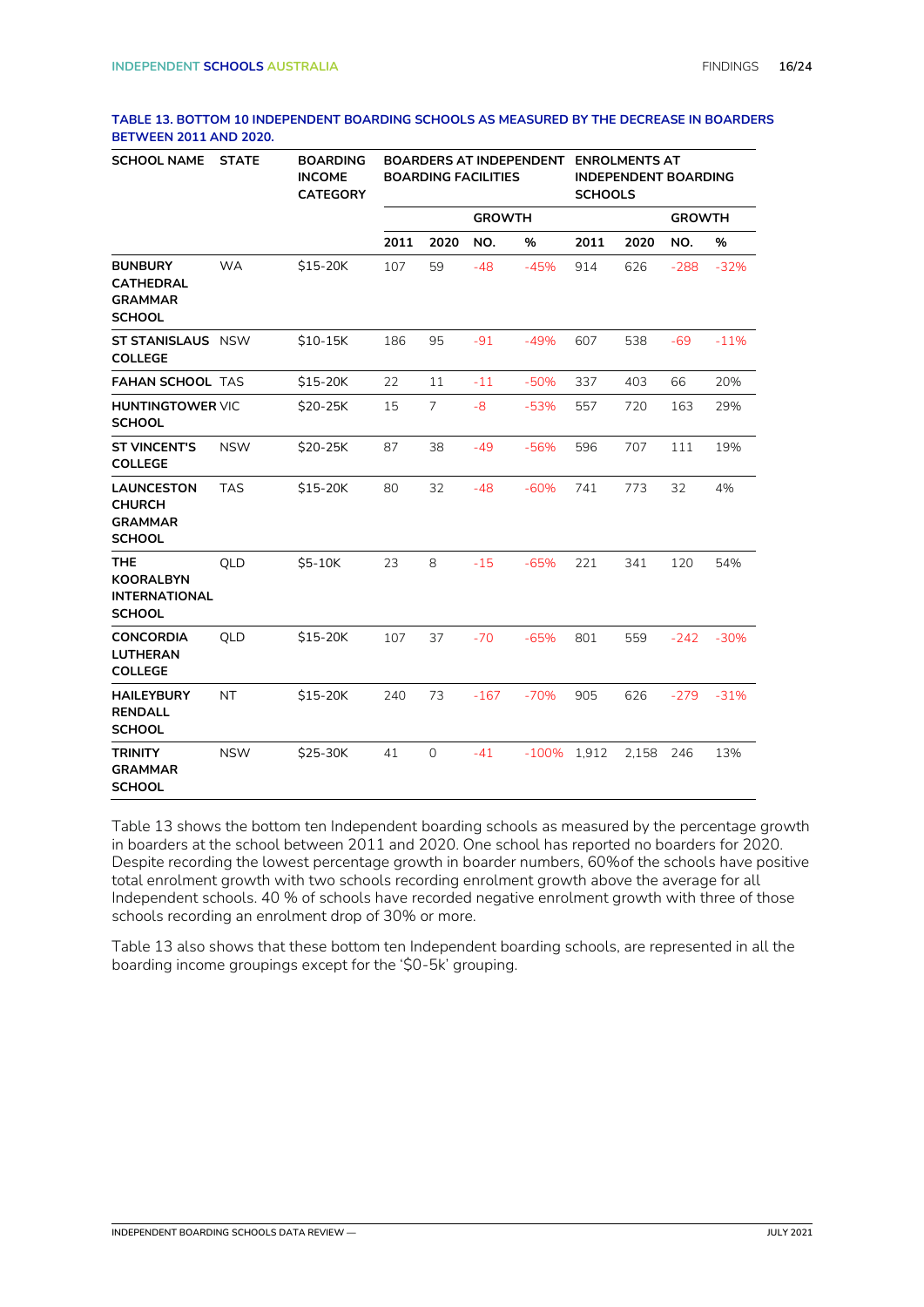#### <span id="page-16-0"></span>**3.10 INDEPENDENT BOARDING SCHOOL GROWTH BY INDIGENOUS STUDENTS AND BOARDERS**

|              | TABLE 14. INDEPENDENT BOARDING SCHOOLS - INDIGENOUS BOARDERS BY STATE, 2014 AND 2020. |       |                                                        |          |          |  |  |  |  |  |
|--------------|---------------------------------------------------------------------------------------|-------|--------------------------------------------------------|----------|----------|--|--|--|--|--|
|              | NO. OF                                                                                |       | INDIGENOUS BOARDERS AT INDEPENDENT BOARDING FACILITIES |          |          |  |  |  |  |  |
|              | <b>INDEPENDENT</b><br><b>BOARDING</b>                                                 |       | <b>GROWTH 2014 TO 2020</b>                             |          |          |  |  |  |  |  |
|              | <b>FACILITIES</b>                                                                     | 2014  | 2020                                                   | NO.      | %        |  |  |  |  |  |
| <b>NSW</b>   | 35                                                                                    | 369   | 390                                                    | 21       | 5.7%     |  |  |  |  |  |
| <b>VIC</b>   | 15                                                                                    | 149   | 143                                                    | $-6$     | $-4.0%$  |  |  |  |  |  |
| QLD          | 30                                                                                    | 492   | 642                                                    | 150      | 30.5%    |  |  |  |  |  |
| <b>SA</b>    | 8                                                                                     | 76    | 70                                                     | -6       | $-7.9%$  |  |  |  |  |  |
| <b>WA</b>    | 20                                                                                    | 355   | 393                                                    | 38       | 10.7%    |  |  |  |  |  |
| <b>TAS</b>   | 4                                                                                     | 6     | 6                                                      | $\Omega$ | $0.0\%$  |  |  |  |  |  |
| <b>NT</b>    | 6                                                                                     | 510   | 447                                                    | $-63$    | $-12.4%$ |  |  |  |  |  |
| <b>ACT</b>   | $\overline{2}$                                                                        | 9     | 15                                                     | 6        | 66.7%    |  |  |  |  |  |
| <b>TOTAL</b> | 120                                                                                   | 1,966 | 2,106                                                  | 140      | 7.1%     |  |  |  |  |  |





DESE has only provided separate data on Indigenous boarders since 2014 although they have been included in the total Independent boarder numbers since 2011.

Indigenous boarders attending Independent boarding schools have increased from 1,966 boarders attending 104 boarding schools in 2014 to 2,106 boarders attending 120 boarding schools in 2020. In 2020 indigenous boarders were 14.5% of all boarders using Independent school boarding facilities.

Table 14 shows that growth in Indigenous boarders between 2014 and 2020 (6.7%) has occurred in most states. This compares to the negative growth in all Independent boarders using Independent boarding facilities over the same period (-7.0%). Interestingly, the state with the lowest growth is the Northern Territory (-12.4). This negative growth follows the same trend as shown in Table 7 where the Northern Territory had one of the largest reductions in the number of boarders in Independent schools in percentage terms between 2011 and 2020.

**INDEPENDENT BOARDING SCHOOLS DATA REVIEW — JULY 2021**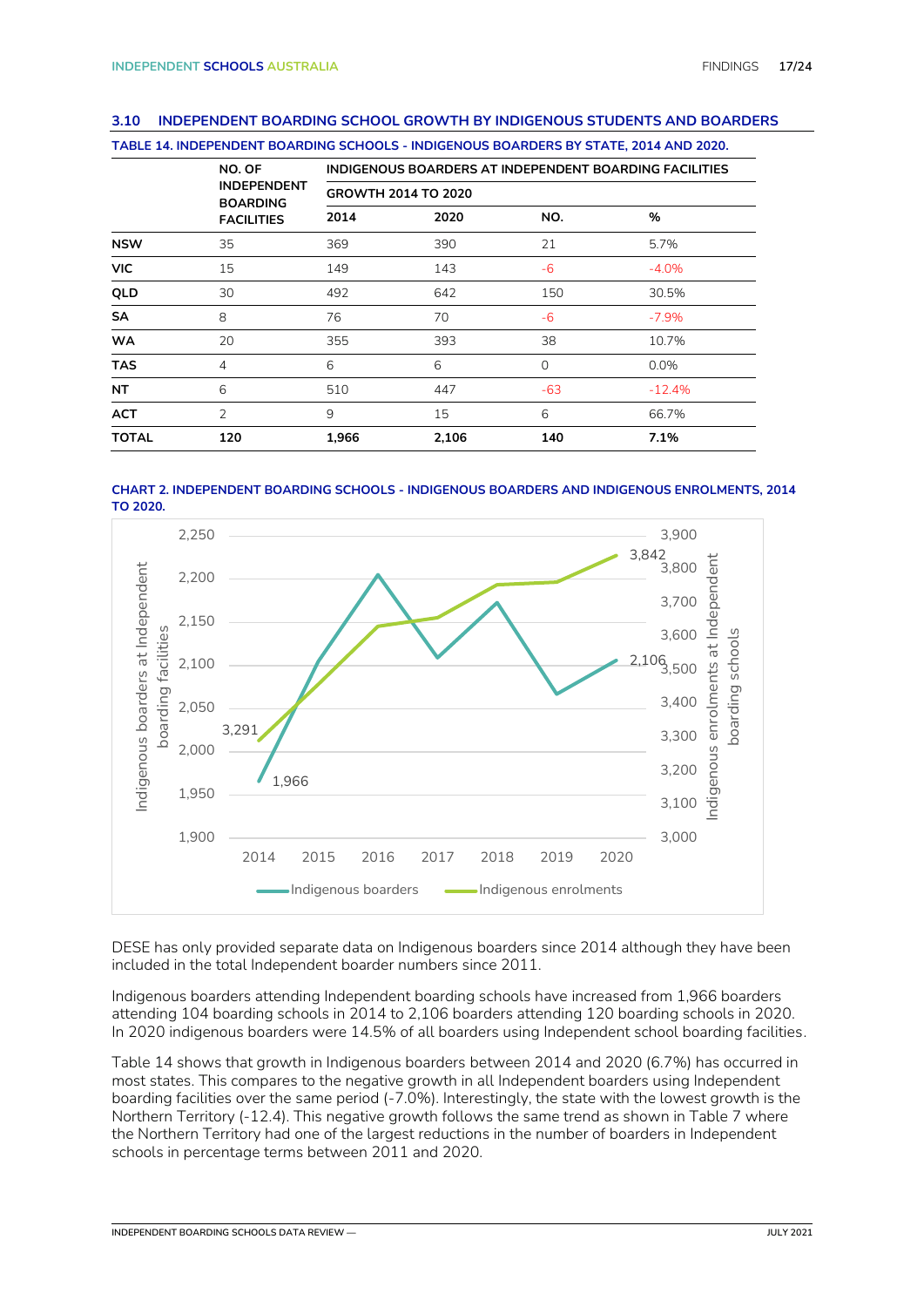Chart 2 shows that the number of Indigenous boarders varied from year to year between 2014 and 2020. This variability in Indigenous boarder numbers is not reflected in the Indigenous enrolment numbers at Independent boarding schools over the same period which reflects increased growth each year from 2014.

#### <span id="page-17-0"></span>**3.11 IMPACT ON INDEPENDENT BOARDING SCHOOL GROWTH BY FULL FEE PAYING OVERSEAS STUDENTS**

In 2020 there were 6,630 overseas students attending Independent schools. Of those overseas students, 2,664 (40%) attended a boarding school and 3,966 (60%) attended non-boarding schools.

If it is assumed that all overseas students that attend a boarding school are boarding at that schools' boarding facility, then overseas students would make up 19% of all boarders at Independent schools and that the drop in overseas students from 2019 to 2020 (12.8%) could have contributed to the large fall in boarding student number between 2019 and 2020 as seen in Chart 1.

It cannot be determined from the data provided in the DESE Non-Government School Census whether the number of boarders at a boarding school include overseas students or whether the overseas students are boarding elsewhere.

The interaction between the number of local student and overseas students using Independent school boarding facilities needs further investigation.

#### <span id="page-17-1"></span>**3.12 INDEPENDENT BOARDING SCHOOL FINANCIAL ANALYSIS**

#### **3.12.1 FINANCIAL REPORTING REQUIREMENTS FOR NON-GOVERNMENT SCHOOLS OFFERING BOARDING FACILITIES**

When a school submits financial data for the annual DESE Financial Questionnaire there are two general information questions that need to be answered that pertain to non-government schools offering boarding facilities.

The first question is 'Was the school a boarding school at any stage during the previous calendar year? (yes/no)'. In 2019 140 Independent schools indicated in the Financial Questionnaire that they offered boarding facilities.

The second question is 'Are separate accounts maintained for boarding school activities? (yes/no)'. For the Financial Questionnaire it is a requirement for all non-government schools offering boarding facilities to either provide separate day school (tuition) and boarding facility (boarding) financial data or use an apportionment method that allows for the reasonable separation of income and expenditure data. If a school does not maintain separate tuition and boarding accounts, then the boarding amounts must be calculated using the apportionment method.

The Financial Questionnaire guidelines state that the maximum proportion of expenses to be allocated to boarding is 60 per cent. If the proportion for boarding expenses exceeds the 60 per cent upper limit, apportion the expenses as follows:

- tuition: 40 per cent
- boarding: 60 per cent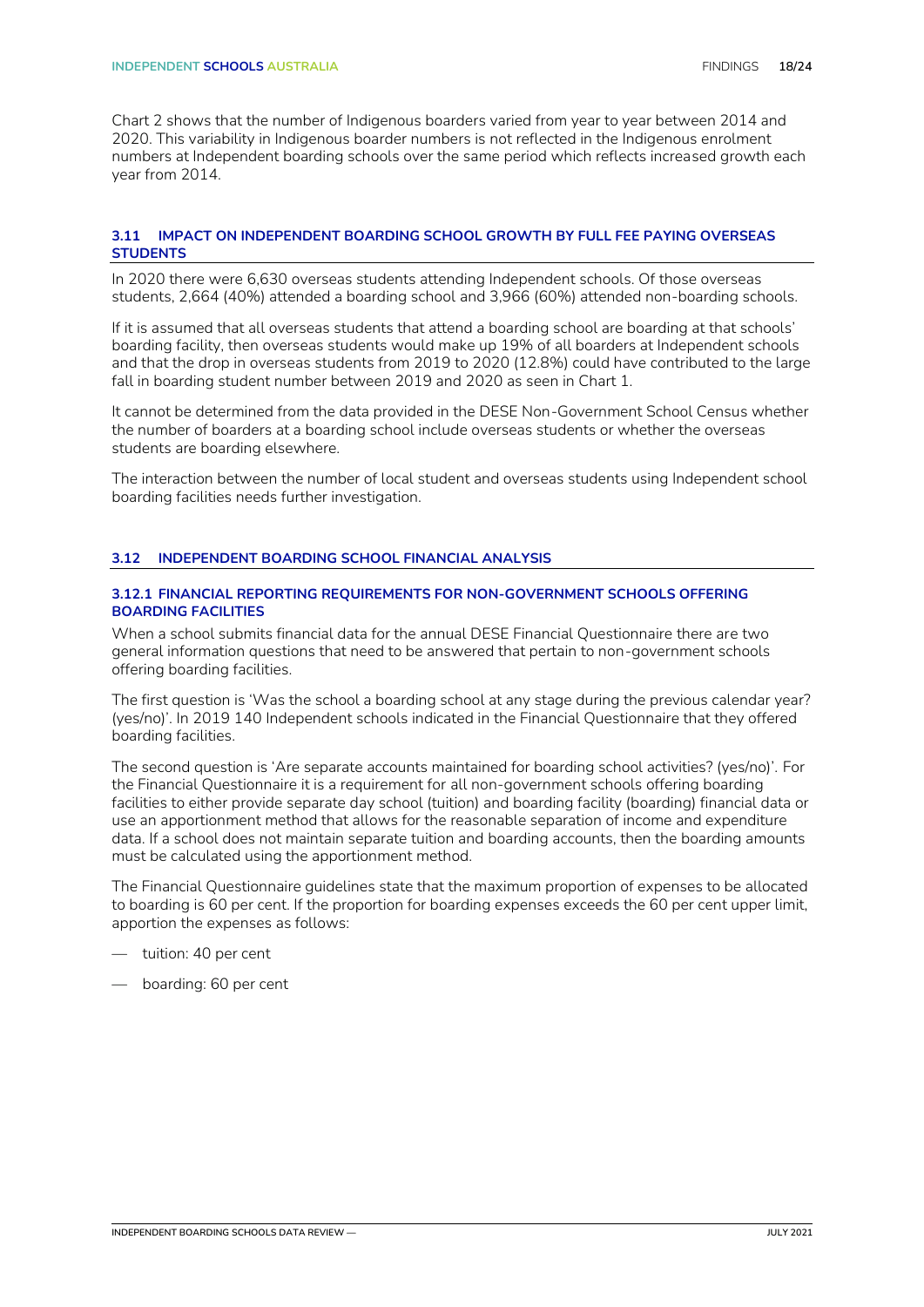#### **3.12.2 BOARDING SCHOOLS - FINANCIAL ANALYSIS METHODOLOGY**

In analysing the financial circumstances of Independent boarding schools, the latest Financial Questionnaire data (2019) was used. The Financial Questionnaire data for each school was mapped to the relevant Australian Charities and Not-for-profits Commission (ACNC) financial information categories. This mapping produced an Income Statement and a Balance Sheet for the school as a whole (tuition and boarding) and a separate Income Statement for any boarding facility.

Of the 140 Independent schools offering boarding facilities in 2019, 43 schools report as having separate tuition and boarding accounts, 96 schools did not have separate accounts and used the apportionment method to split income and expenditure data and one school did not respond to this question and is assumed not to have separate accounts.

This financial analysis uses the Income Statement of individual Independent boarding schools and highlights those boarding schools that have a negative Income Statement (a loss) in 2019 as a possible indicator of financial stress for the boarding school or facility. The financial analysis does not take Capital expenditure into account because:

- annual consumption of Capital facilities is reflected as a depreciation expense which is included in the Income Statement; and
- expenditure on Capital items increases assets and if funded using a bank loan, increases liabilities which are reflected in the Balance Sheet.

The boarding facility Income Statements were reviewed for those schools who kept separate boarding facility accounts (43 boarding facilities). The Income Statement for the whole school, both day school and boarding facility, were reviewed for those boarding schools who did not keep separate accounts (97 schools). The reason for reviewing different Income Statements for schools that have different financial treatment for their boarding facilities is that for schools which did not keep separate boarding facility accounts, the amount apportioned to the boarding facility was notional and may not a true reflection of the costs of the boarding facility.

It should be noted that for 2019 most of the 140 Independent boarding schools had positive Balance Sheets even though many had negative Income Statements. One school had a negative Balance Sheet but a positive Income Statement and eight schools recorded no Balance Sheet amounts.

#### **3.12.3 IMPACT OF COVID-19**

This analysis uses financial data from 2019 which was prior to any COVID-19 impacts. As can be seen from Chart 1, there was a large drop in boarders between 2019 and 2020 (-5.4%) so it could be anticipated that more Independent boarding schools could have negative Income Statements in 2020 and future years.

#### **3.12.4 FINANCIAL ANALYSIS**

The following tables, 16 and 17, shows the number and percentage of boarding schools with negative Income Statements. The tables have been separated into those schools who had separate boarding facility accounts and those school who did not. The tables also show the number of boarding schools with negative Income Statements by state and location to identify any trends.

Table 18 summarises the data contained in Tables 16 and 17 to provide a complete picture on the status of Income Statement for all boarding schools and facilities for 2019.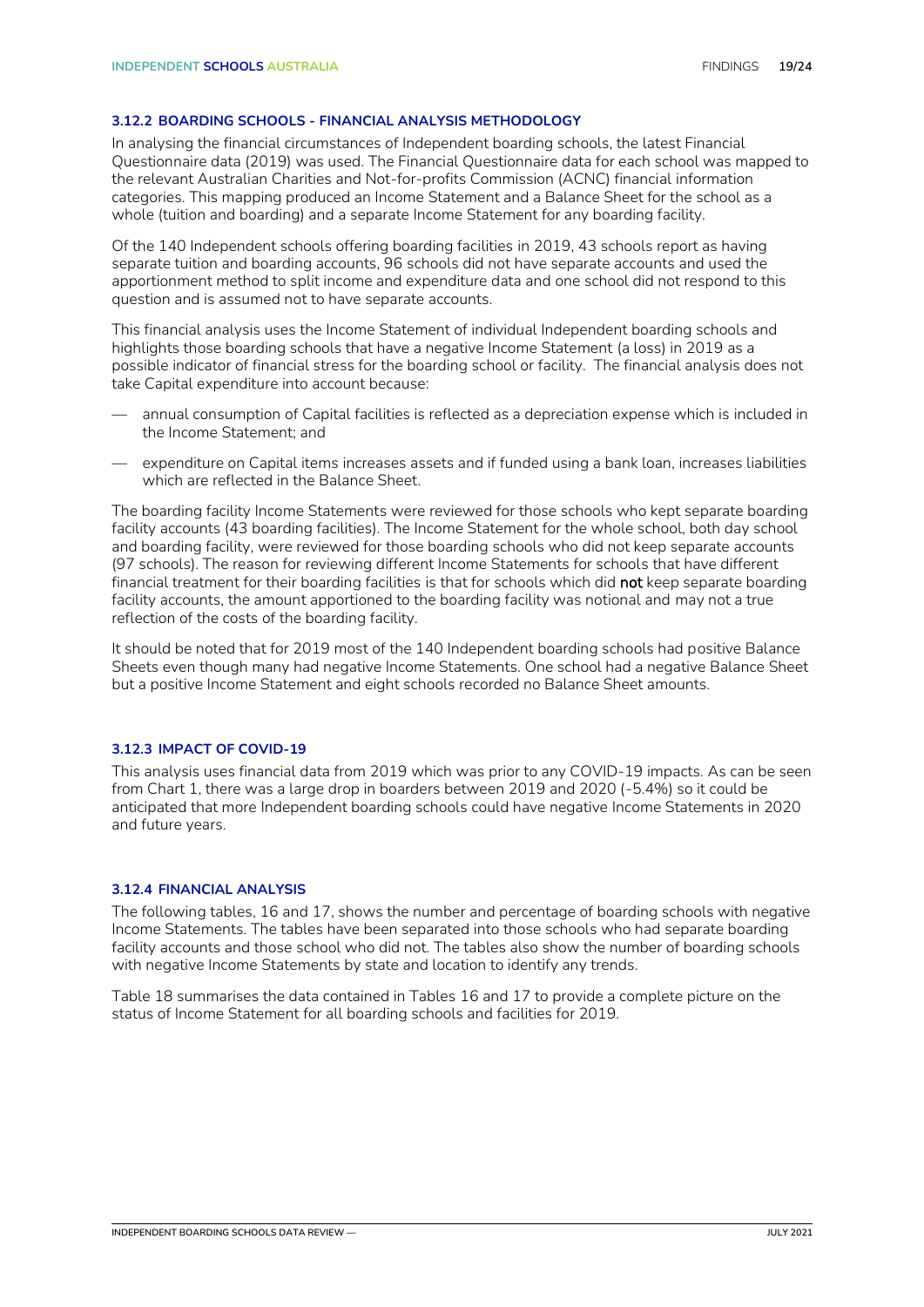|              |                                                      | <b>BOARDING FACILITIES ONLY WITH NEGATIVE INCOME STATEMENTS</b> |                              |                |                |                |  |  |  |
|--------------|------------------------------------------------------|-----------------------------------------------------------------|------------------------------|----------------|----------------|----------------|--|--|--|
|              | <b>TOTAL</b><br><b>BOARDING</b><br><b>FACILITIES</b> |                                                                 | <b>MAJOR CITIES REGIONAL</b> | <b>REMOTE</b>  | TOTAL NO.      | <b>TOTAL %</b> |  |  |  |
| <b>NSW</b>   | 9                                                    | $\overline{4}$                                                  | 3                            | $\overline{0}$ | $\overline{7}$ | 78%            |  |  |  |
| <b>VIC</b>   | 9                                                    | 3                                                               | $1\,$                        | $\mathbf 0$    | $\overline{4}$ | 44%            |  |  |  |
| QLD          | 14                                                   | 3                                                               | $\overline{7}$               | $\overline{0}$ | 10             | 71%            |  |  |  |
| <b>SA</b>    | $\overline{2}$                                       | $\mathbf{1}$                                                    | $\Omega$                     | $\overline{0}$ | $\mathbf{1}$   | 50%            |  |  |  |
| <b>WA</b>    | $\overline{4}$                                       | 2                                                               | $\mathbf 0$                  | $\mathbf{0}$   | $\overline{2}$ | 50%            |  |  |  |
| <b>TAS</b>   | $\overline{2}$                                       | $\mathbf{O}$                                                    | 2                            | $\overline{0}$ | 2              | 100%           |  |  |  |
| <b>NT</b>    | $\mathbf{1}$                                         | $\Omega$                                                        | $\Omega$                     | $\mathbf{1}$   | $\mathbf{1}$   | 100%           |  |  |  |
| <b>ACT</b>   | $\overline{2}$                                       | $\overline{2}$                                                  | $\Omega$                     | $\overline{0}$ | $\overline{2}$ | 100%           |  |  |  |
| <b>TOTAL</b> | 43                                                   | 15                                                              | 13                           | $\mathbf{1}$   | 29             | 67%            |  |  |  |

#### **TABLE 16. BOARDING SCHOOLS WITH SEPARATE ACCOUNTS BY STATE AND GEOLOCATION – 2019**

Table 16 shows that 29 (67%) Independent schools boarding facilities that kept separate accounts have negative Income Statements in 2019. The losses these facilities made in 2019 range from \$6,000 to \$1.619 million. The total loss suffered across all the 29 boarding facilities is \$13.201 million.

The largest number of Independent boarding facilities with negative Income Statements are in Queensland (10 boarding facilities or 71% of facilities in that state) with the majority being in areas classified as Regional. The next largest number of Independent boarding facilities with negative Income Statements is in NSW (7 facilities or 78% of all facilities in that state) with four located in areas classified as Major Cities and three in areas classified as Regional.

Table 16 also shows that all the Independent boarding facilities in Tasmania (2), Northern Territory (1) and the ACT (2) have negative Income Statements.

There are 16 Independent boarding facilities in 'regional' areas of Australia, 13 have negative Income Statements (81%) with almost half being in regional Queensland.

Of the 29 Independent boarding facilities with negative Income Statements, 4 facilities have over 75% of their boarders being Indigenous, one each in WA and the Northern Territory and two in Queensland.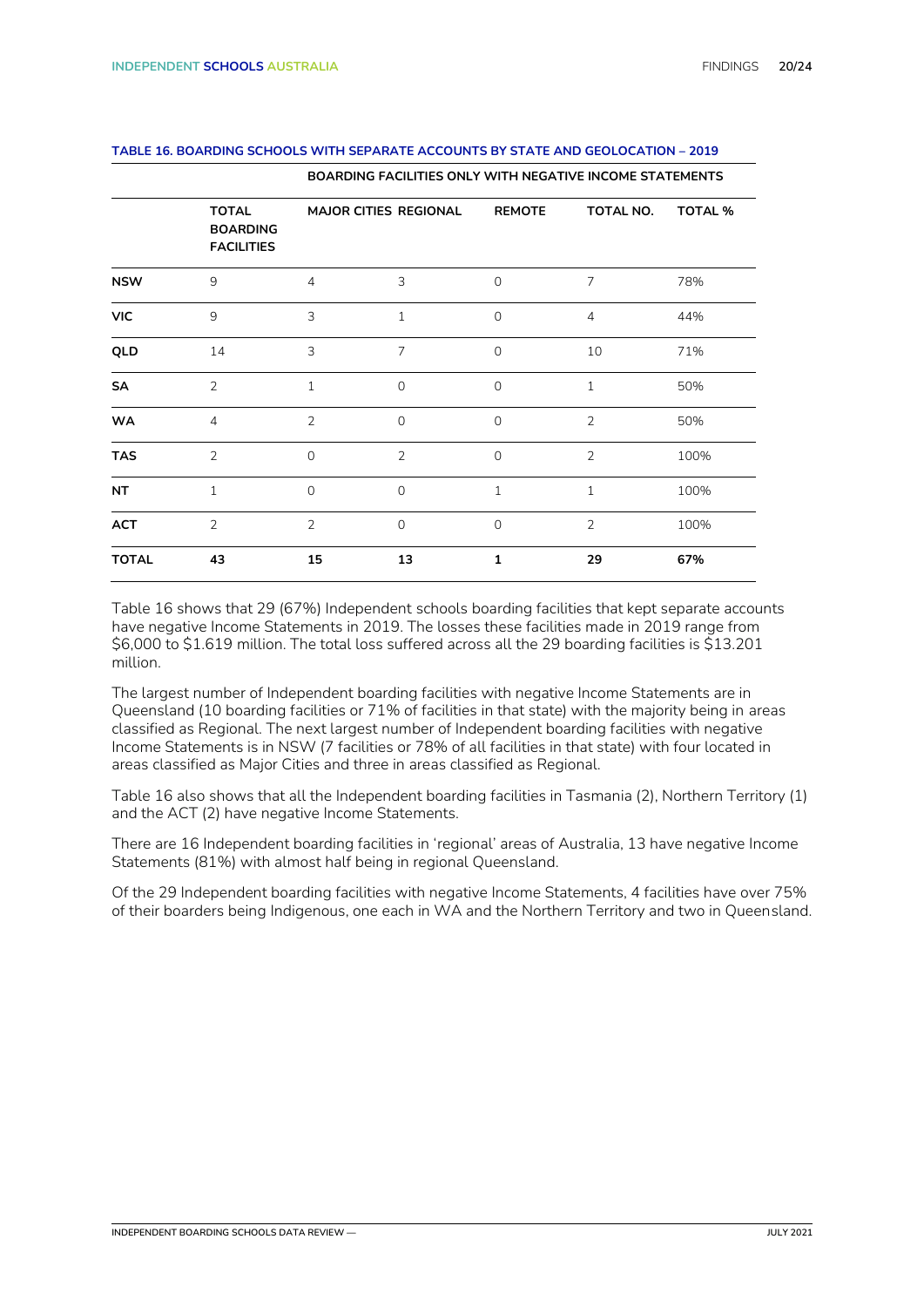#### **TABLE 17. BOARDING SCHOOLS WITHOUT SEPARATE ACCOUNTS BY STATE AND GEOLOCATION – 2019**

|              |                                                      | <b>NEGATIVE INCOME STATEMENTS</b> |                       |               |                |                |  |  |  |
|--------------|------------------------------------------------------|-----------------------------------|-----------------------|---------------|----------------|----------------|--|--|--|
|              | <b>TOTAL</b><br><b>BOARDING</b><br><b>FACILITIES</b> |                                   | MAJOR CITIES REGIONAL | <b>REMOTE</b> | TOTAL NO.      | <b>TOTAL %</b> |  |  |  |
| <b>NSW</b>   | 32                                                   | $\mathbf 0$                       | 5                     | $\mathbf{O}$  | 5              | 16%            |  |  |  |
| <b>VIC</b>   | 15                                                   | $\mathbf{1}$                      | $\Omega$              | $\mathbf 0$   | $\mathbf{1}$   | 7%             |  |  |  |
| QLD          | 19                                                   | $\Omega$                          | 3                     | $\Omega$      | 3              | 16%            |  |  |  |
| SA           | 8                                                    | $\mathbf 1$                       | $\mathbf{O}$          | $\mathbf 0$   | $\mathbf{1}$   | 13%            |  |  |  |
| <b>WA</b>    | 15                                                   | $\mathbf 0$                       | $\mathbf{1}$          | $\mathbf 0$   | $\mathbf{1}$   | 7%             |  |  |  |
| <b>TAS</b>   | $\overline{4}$                                       | $\circ$                           | $\Omega$              | $\mathbf 0$   | $\Omega$       | 0%             |  |  |  |
| <b>NT</b>    | $\overline{4}$                                       | $\Omega$                          | $\mathbf{1}$          | 1             | $\overline{2}$ | 50%            |  |  |  |
| <b>ACT</b>   | $\Omega$                                             | $\overline{0}$                    | $\mathbf{O}$          | $\mathbf 0$   | $\mathbf 0$    | 0%             |  |  |  |
| <b>TOTAL</b> | 97                                                   | $\overline{2}$                    | 10                    | $\mathbf{1}$  | 13             | 13%            |  |  |  |

**BOARDING SCHOOLS (DAY SCHOOL AND BOARDING FACILITY) WITH** 

Table 17 shows that 13 (13%) Independent boarding schools that **do not** keep separate boarding facility accounts have negative Income Statements for the combined day school and boarding facility. The losses these Independent boarding schools made range from \$165,000 to \$4.830 million. The total loss suffered across all the 13 boarding schools is \$18.104 million.

The largest number of Independent boarding schools (day school and boarding facility combined) with negative Income Statements are in NSW (5 boarding schools or 16% of the boarding schools in that state) with all located in areas classified as Regional. Queensland has three Independent boarding schools with negative Income Statements (37% of boarding schools in that state) and again they are all located in areas classified as Regional. Northern Territory has two boarding schools with negative Income Statements (50% of all boarding schools in that state) with one each in areas classified as Regional and Remote.

There are 35 Independent boarding schools in areas classified as Regional that do not keep separate boarding facility accounts, 10 have negative Income Statements (29%) with five in NSW and 3 in Queensland.

Of the 13 Independent boarding schools with negative Income Statements, 2 schools have boarding facilities where over 90% of the boarders are Indigenous, both in the Northern Territory.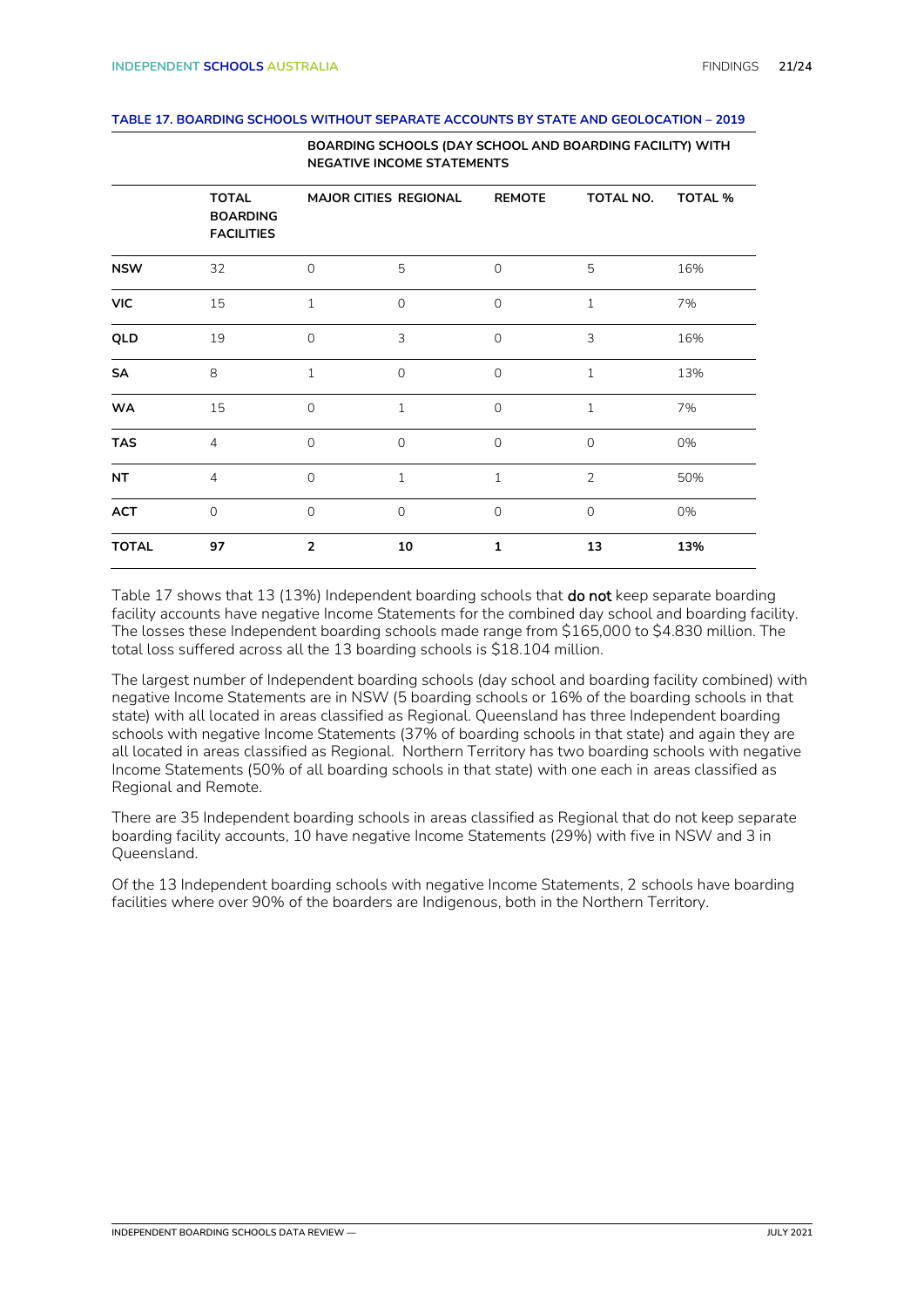|              | <b>TOTAL</b><br><b>BOARDING</b><br><b>FACILITIES</b> |                | MAJOR CITIES REGIONAL | <b>REMOTE</b>  | TOTAL NO.      | <b>TOTAL %</b> |
|--------------|------------------------------------------------------|----------------|-----------------------|----------------|----------------|----------------|
| <b>NSW</b>   | 41                                                   | $\overline{4}$ | 8                     | $\mathbf 0$    | 12             | 29%            |
| <b>VIC</b>   | 24                                                   | $\overline{4}$ | $\mathbf{1}$          | $\mathbf 0$    | 5              | 21%            |
| QLD          | 33                                                   | 3              | 10                    | $\mathbf 0$    | 13             | 39%            |
| SA           | 10                                                   | $\overline{2}$ | $\overline{0}$        | $\overline{0}$ | $\overline{2}$ | 20%            |
| <b>WA</b>    | 19                                                   | 2              | $\mathbf{1}$          | $\overline{0}$ | 3              | 16%            |
| <b>TAS</b>   | 6                                                    | $\mathbf{0}$   | $\overline{2}$        | $\mathbf 0$    | $\overline{2}$ | 33%            |
| <b>NT</b>    | 5                                                    | $\mathbf{0}$   | $\mathbf{1}$          | $\overline{2}$ | 3              | 60%            |
| <b>ACT</b>   | $\overline{2}$                                       | $\overline{2}$ | $\Omega$              | $\overline{0}$ | $\overline{2}$ | 100%           |
| <b>TOTAL</b> | 140                                                  | 17             | 23                    | $\overline{2}$ | 42             | 30%            |

**BOARDING SCHOOLS/FACILITIES WITH NEGATIVE INCOME STATEMENTS**

#### **TABLE 18. ALL BOARDING SCHOOLS – 2019**

Table 18 shows the data for all Independent boarding schools and facilities combined. Of the 140 Independent boarding schools and facilities across Australia, 82 (59%) are in areas classified as Major Cities, 51 (36%) are in areas classified as Regional and 7 (5%) are in areas classified as Remote.

Of the 51 Independent boarding schools and facilities in areas classified as Regional, 23 (45%) have negative Income Statements with 10 in Queensland and 8 in NSW. Of the 82 boarding schools and facilities in areas classified as Major Cities, only 17 (21%) have negative Income Statements and of the 7 boarding schools in areas classified as Remote, only 2 (29%) have negative Income Statements.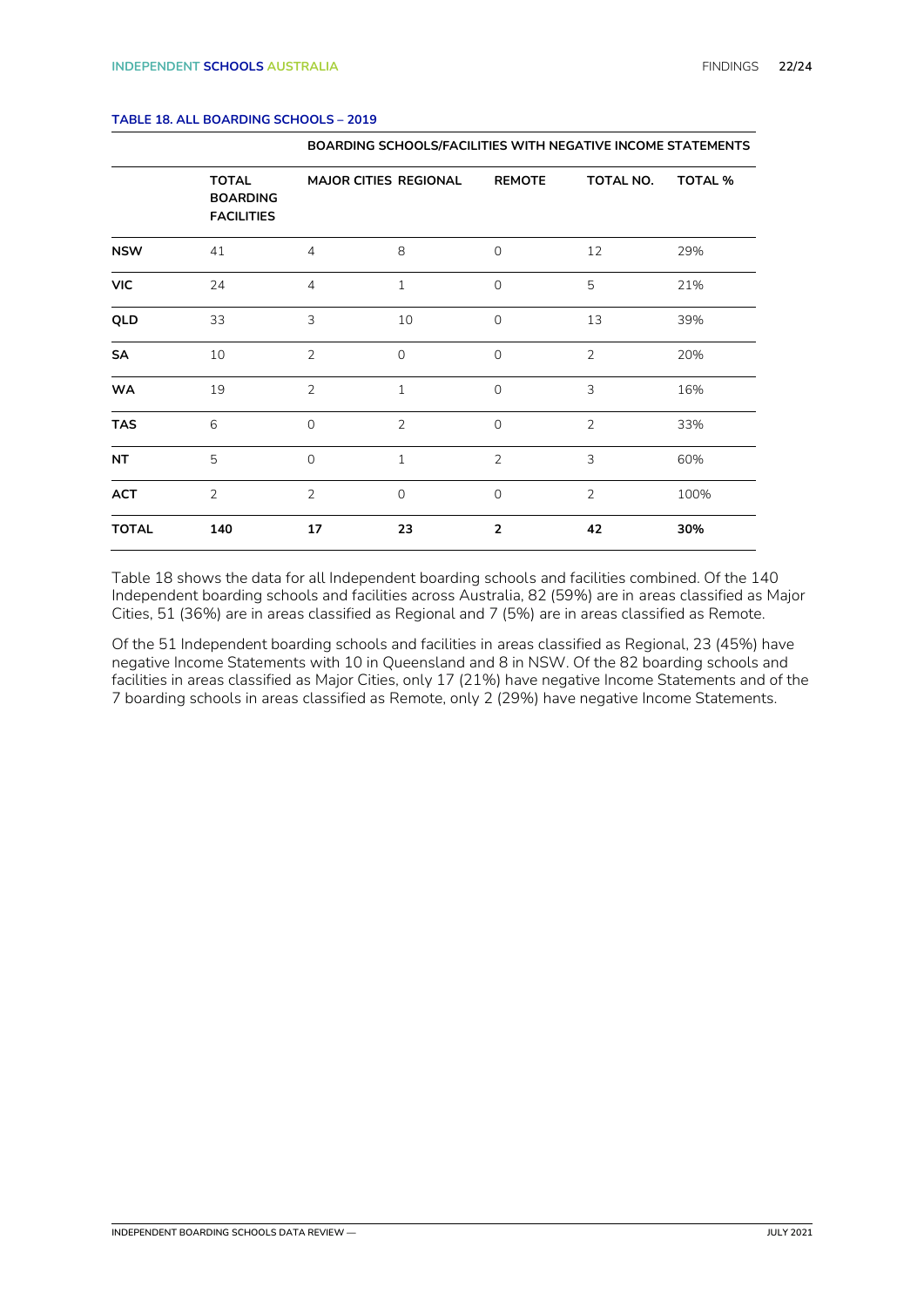# <span id="page-22-0"></span>summary 4

Data analysis undertaken by Independent Schools Australia, about students who board at school and the boarding facilities provided by those schools suggests:

- There are 208 schools with boarding facilities in Australia, representing only 2.2% of all Australian schools.
- Over 23,000 boarding places are available to school students, potentially accommodating 0.6% of all Australian school students.
- Most boarding facilities are co-located and associated with a single school but there are a number of government residential colleges in Western Australia that provide boarding facilities to a number of schools.
- The Independent sector has the greatest number of boarding facilities of all the three school sectors:
	- Independent sector 135 (65%)
	- Catholic sector 41 (20%)
	- Government sector 32 (15%).
- The Independent sector has the greatest number of available boarding places, double the other two sectors:
	- Independent sector 15,901 (69%)
	- Catholic sector 4,415 (19%)
	- Government sector 2,809 (12%).
- The Independent sector is a large provider of boarding facilities for Indigenous students:
	- Over 2,100 indigenous boarders attend 120 Independent boarding schools
	- In 2020 indigenous boarders were 14.5% of all boarders using Independent school boarding facilities
	- There has been growth in the numbers of Indigenous boarders at Independent boarding schools over the period 2014 to 2020.
- In 2020 overseas students potentially made up 19% of all boarders at Independent schools, a drop of 994 overseas students (13%) since 2019.
- In the Independent sector 59% of boarding facilities are located in major cities, 36% are in regional areas and 5% are in remote areas.
- In the Independent sector, the average boarding facility has approximately 95 boarders and is associated with a school of 970 students.
- Between 2011 and 2020 growth in the number of new Independent boarding schools is lower (10.7%) than the growth in the total number of new Independent schools (17.3%).
- There has been negative overall growth (-6.9%) in the number of boarders using Independent school boarding facilities between 2011 and 2020 and particularly since 2017:
	- Approximately 30% of Independent school boarding facilities only have recorded an increase in boarder numbers
	- Boarder numbers have been decreasing regardless of the location of the boarding school, price point or student demographic at the boarding school.
- There appears to have been a significant negative impact on boarding numbers at Independent schools between 2019 and 2020 due to COVID.